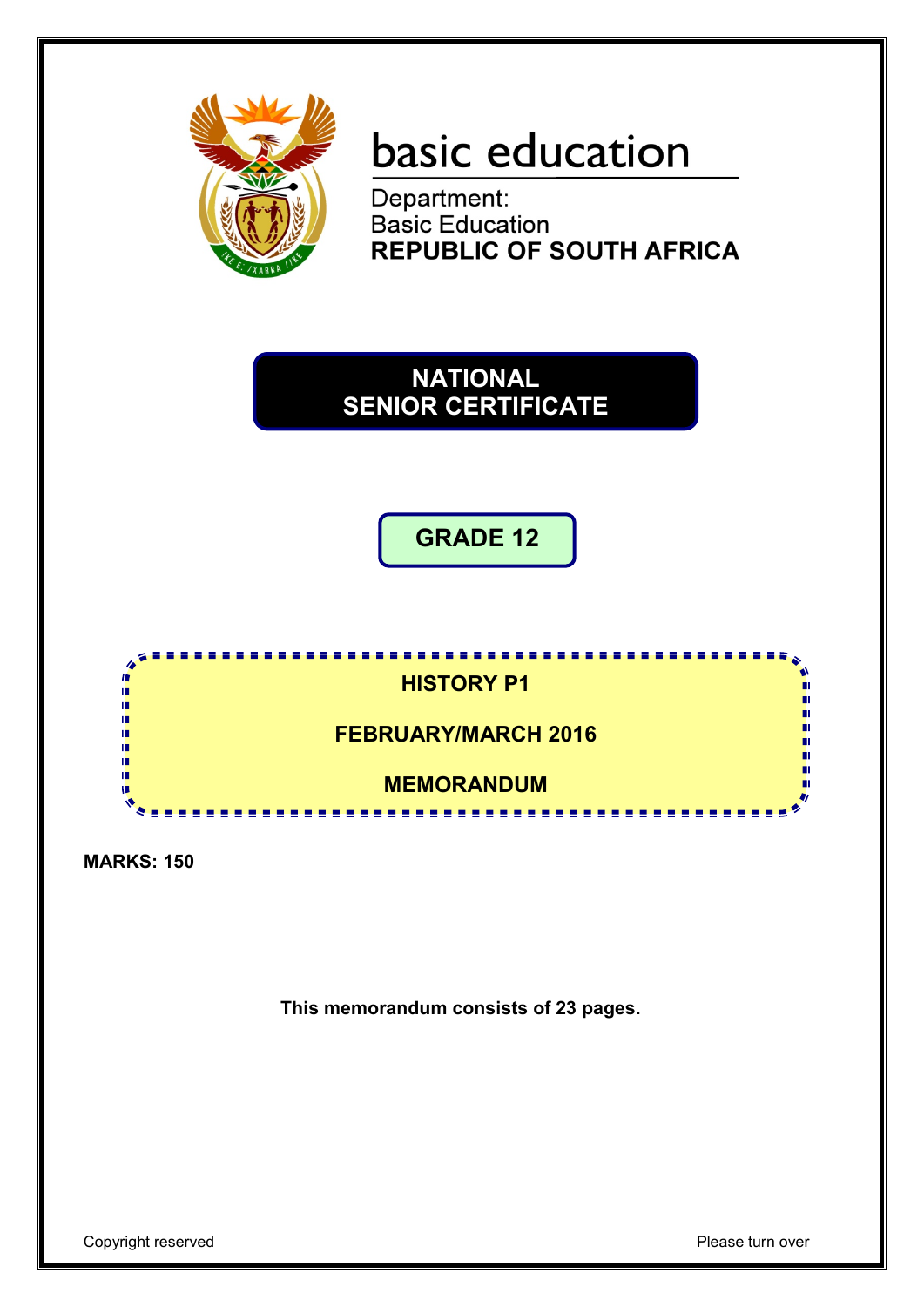## **1. SOURCE-BASED QUESTIONS**

#### **1.1 The following cognitive levels were used to develop source-based questions:**

| <b>COGNITIVE</b><br><b>LEVELS</b> | <b>HISTORICAL SKILLS</b>                                                                                                                                                                                                                                                                          | <b>WEIGHTING OF</b><br><b>QUESTIONS</b> |
|-----------------------------------|---------------------------------------------------------------------------------------------------------------------------------------------------------------------------------------------------------------------------------------------------------------------------------------------------|-----------------------------------------|
| <b>LEVEL 1</b>                    | <b>Extract evidence from sources</b><br>$\bullet$<br>Selection and organisation of relevant<br>information from sources<br>Define historical concepts/terms                                                                                                                                       | 30%<br>(15)                             |
| <b>LEVEL 2</b>                    | Interpretation of evidence from sources<br>$\bullet$<br>Explain information gathered from sources<br>$\bullet$<br>Analyse evidence from sources<br>$\bullet$                                                                                                                                      | 40%<br>(20)                             |
| <b>LEVEL 3</b>                    | Interpret and evaluate evidence from sources<br>$\bullet$<br>Engage with sources to determine its<br>$\bullet$<br>usefulness, reliability, bias and limitations<br>Compare and contrast interpretations and<br>$\bullet$<br>perspectives presented in sources and draw<br>independent conclusions | 30%<br>(15)                             |

#### **1.2 The information below indicates how source-based questions are assessed:**

- In the marking of source-based questions, credit needs to be given to any other valid and relevant viewpoints, arguments, evidence or examples.
- In the allocation of marks, emphasis should be placed on how the requirements of the question have been addressed.
- In the marking guideline, the requirements of the question (skills that need to be addressed) as well as the level of the question are indicated in italics.

#### **1.3 Assessment procedures for source-based questions**

- Use a tick  $(v)$  for each correct answer
- Pay attention to the mark scheme e.g. (2 x 2) which translates to two reasons and is given two marks each ( $\checkmark \checkmark \checkmark$ ); (1 x 2) which translates to one reason and is given two marks  $(\sqrt{\sqrt})$
- If a question carries 4 marks then indicate by placing 4 ticks  $(\sqrt{\sqrt{}})$

#### **Paragraph question**

Paragraphs are to be assessed globally (holistically). Both the content and structure of the paragraph must be taken into account when awarding a mark. The following steps must be used when assessing a response to a paragraph question:

- Read the paragraph and place a bullet  $(\bullet)$  at each point within the text where the candidate has used relevant evidence to address the question.
- Re-read the paragraph to evaluate the extent to which the candidate has been able to use relevant evidence to write a paragraph.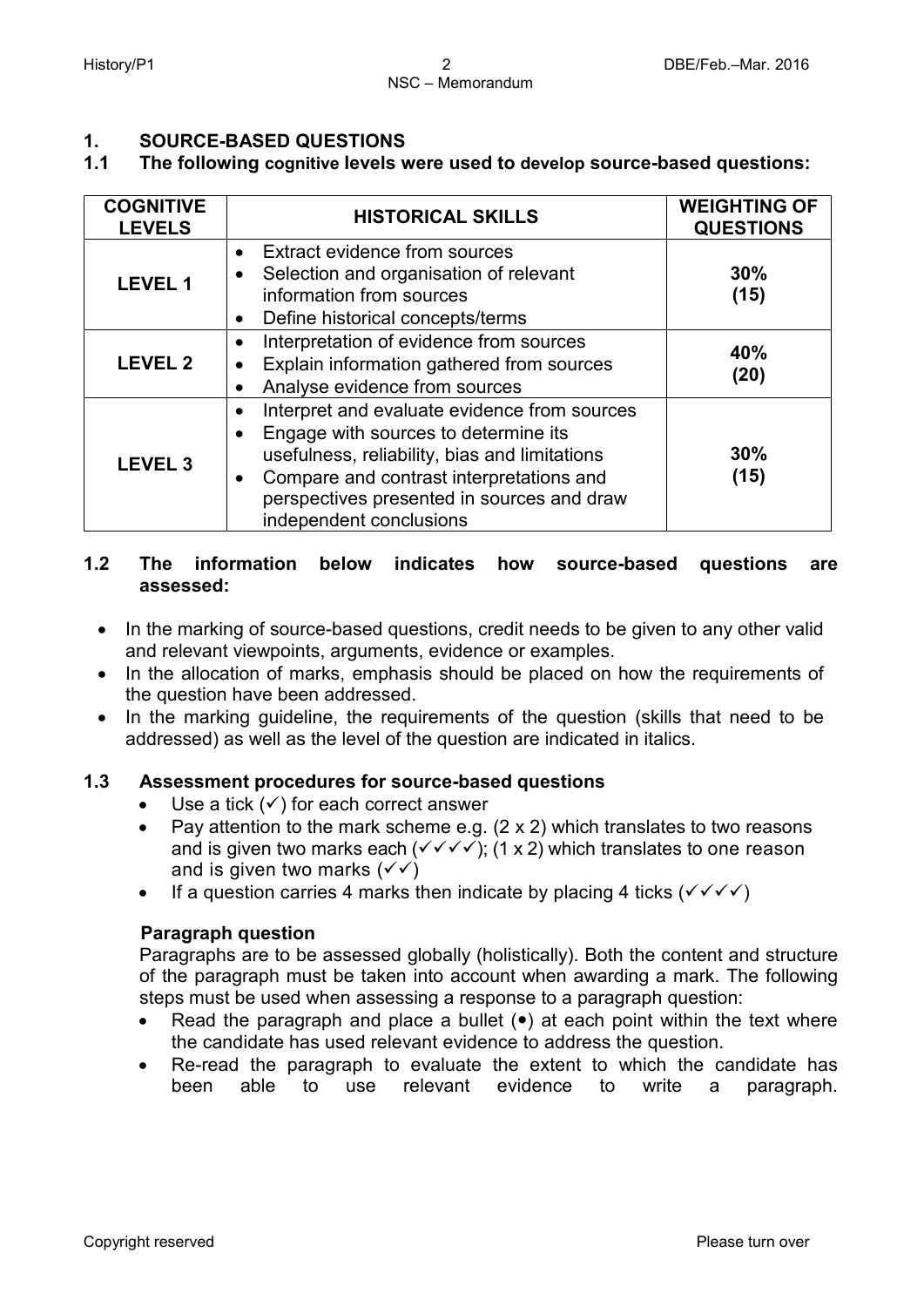• At the end of the paragraph indicate the ticks  $(v)$  that the candidate were awarded for the paragraph as well as the level (1, 2 or 3), as indicated in the holistic rubric and a brief comment, e.g.



- Used mostly relevant evidence to write a basic paragraph. Count all the ticks for the source-based question and then write the mark in the bottom right-hand margin, e.g.  $\binom{32}{3}$  $\sim$  50
- Ensure that the total mark is transferred accurately to the front/back cover of the answer script.

#### **2. ESSAY QUESTIONS**

#### **2.1 The essay questions require candidates to:**

• Be able to structure their argument in a logical and coherent manner. They need to select, organise and connect the relevant information so that they are able to present a reasonable sequence of facts or an effective argument to answer the question posed. It is essential that an essay has an introduction, a coherent and balanced body of evidence and a conclusion.

#### **2.2 Marking of essay questions**

- Markers must be aware that the content of the answer will be guided by the textbooks in use at the particular centre.
- Candidates may have any other relevant introduction and/or conclusion than those included in a specific essay marking guideline for a specific essay.
- When assessing open-ended source-based questions, learners should be credited for any other relevant answers.

#### **2.3 Global assessment of the essay**

The essay will be assessed holistically (globally). This approach requires the teacher to score the overall product as a whole, without scoring the component parts separately. This approach encourages the learner to offer an individual opinion by using selected factual evidence to support an argument. The learner will not be required to simply regurgitate 'facts' in order to achieve a high mark. This approach discourages learners from preparing 'model' answers and reproducing them without taking into account the specific requirements of the question. Holistic marking of the essay credits learners' opinions supported by evidence. Holistic assessment, unlike content-based marking, does not penalise language inadequacies as the emphasis is on the following:

- The construction of argument
- The appropriate selection of factual evidence to support such argument
- The learner's interpretation of the question.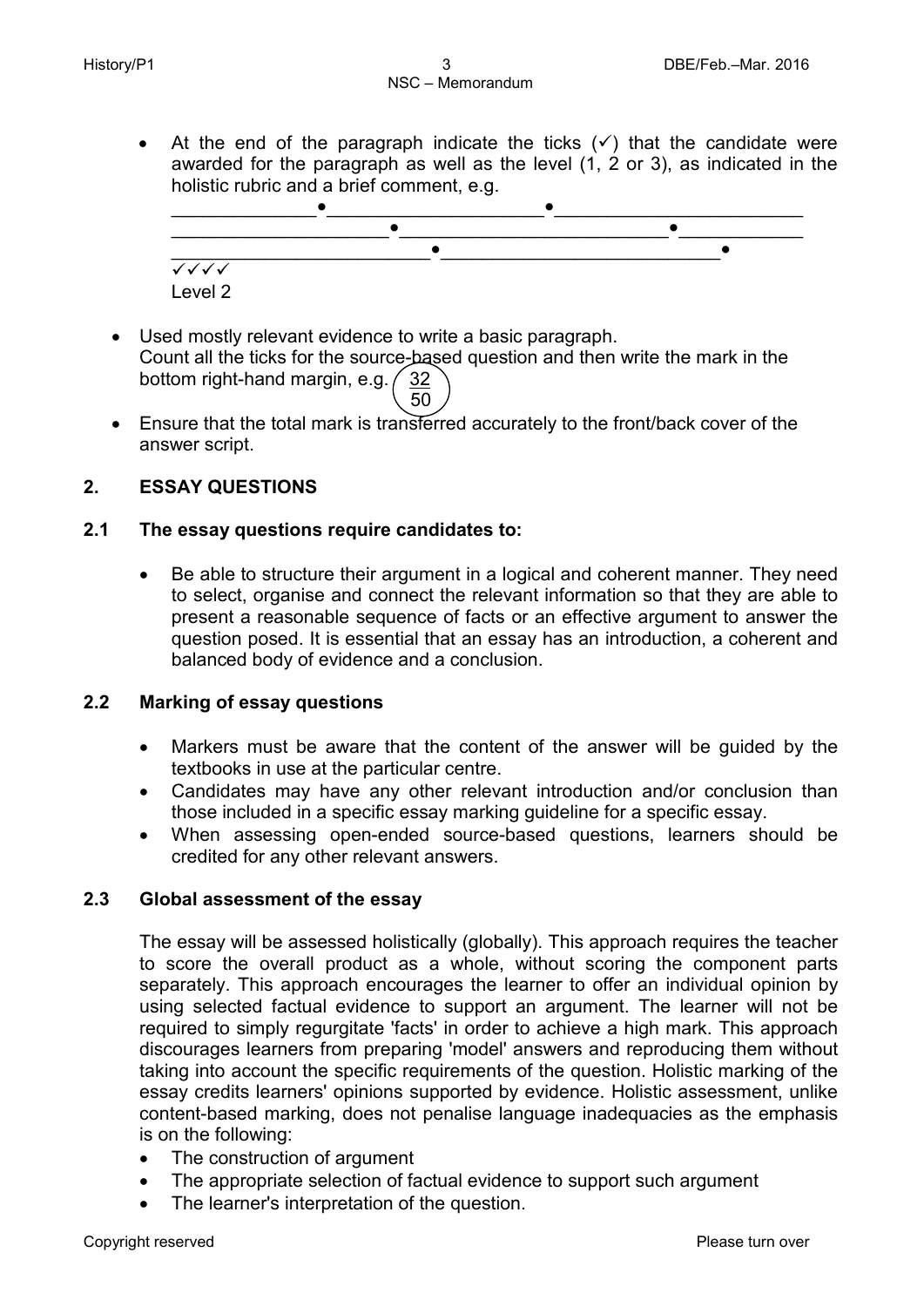#### **2.4 Assessment procedures of the essay**

- 2.4.1 Keep the synopsis in mind when assessing the essay.
- 2.4.2 During the first reading of the essay ticks need to be awarded for a relevant introduction (indicated by a bullet in the marking guideline/memorandum), each of the main points/aspects that is properly contextualized (also indicated by bullets in the marking guideline/memorandum) and a relevant conclusion (indicated by a bullet in the marking guideline/memorandum) e.g. in an answer where there are 5 main points there will be 7 ticks.
- 2.4.3 The following additional symbols can also be used:
	- Introduction, main aspects and conclusion not properly contextualised



#### **2.5. The matrix**

2.5.1 Use of the matrix in the marking of essays

In the marking of essays, the criteria as provided in the matrix should be used. When assessing the essay note both the content and presentation. At the point of intersection of the content and presentation based on the seven competency levels, a mark should be awarded.

(a) The first reading of the essay will be to determine to what extent the main aspects have been covered and to allocate the **content level** (on the matrix).

| LEVEL 4 |  |
|---------|--|
|         |  |

(b) The second reading of the essay will relate to the level (on the matrix) of **presentation**.

| LEVEL 4 |  |
|---------|--|
| LEVEL 3 |  |

(c) Allocate an overall mark with the use of the matrix.

| LEVEL 4  |        |
|----------|--------|
| I FVFI 3 | 126–27 |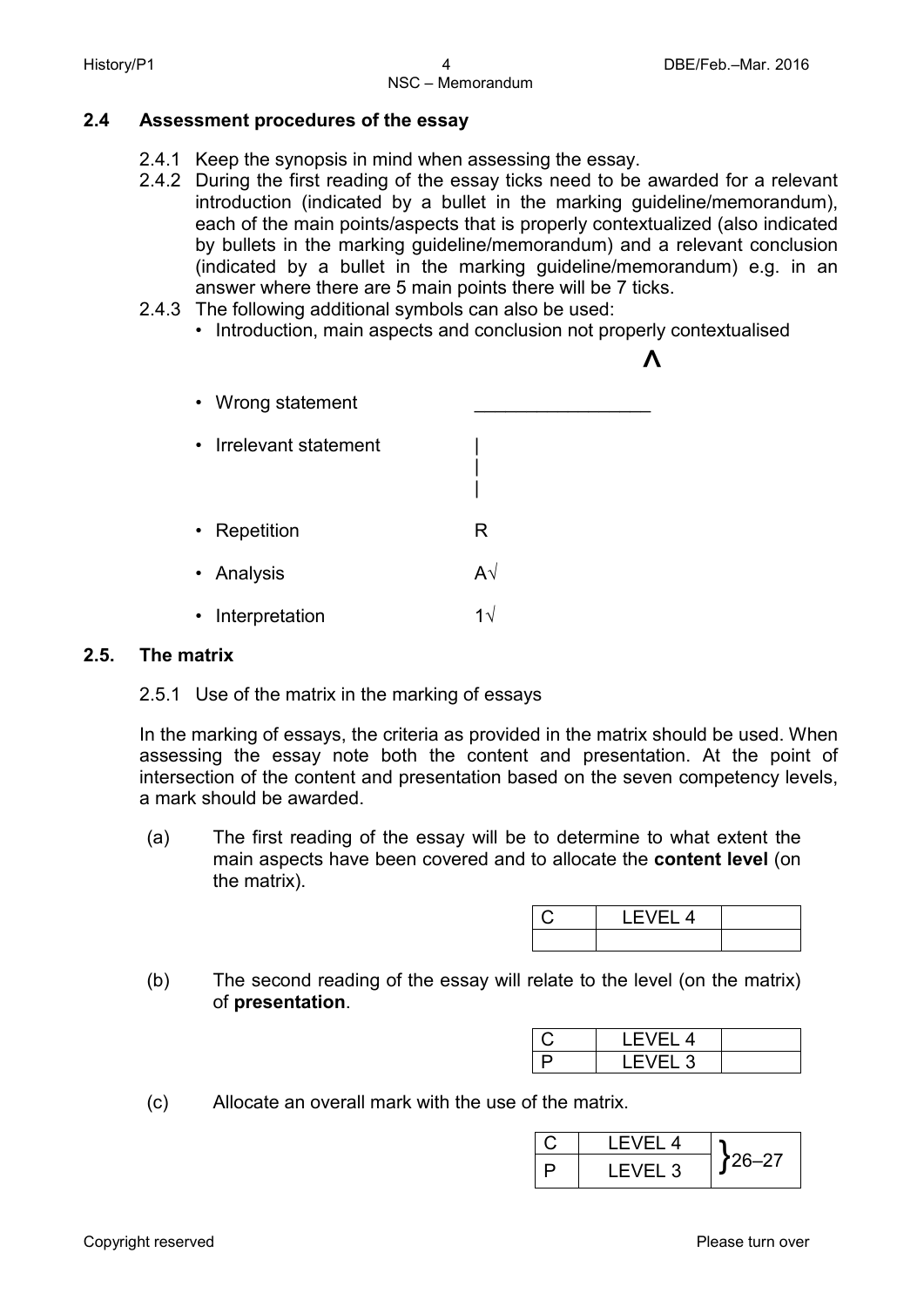#### **MARKING MATRIX FOR ESSAY: TOTAL MARKS: 50**

|                                                                                                                                                                                        | <b>LEVEL 7</b>                                                                                                                                                                                                                                          | LEVEL 6                                                                                                                                                                                                                                                      | LEVEL 5                                                                                                                                                                 | <b>LEVEL 4</b>                                                                                                                                                       | LEVEL <sub>3</sub>                                                                                                                                                              | LEVEL 2                                                                                                                                                            | LEVEL 1*                                              |
|----------------------------------------------------------------------------------------------------------------------------------------------------------------------------------------|---------------------------------------------------------------------------------------------------------------------------------------------------------------------------------------------------------------------------------------------------------|--------------------------------------------------------------------------------------------------------------------------------------------------------------------------------------------------------------------------------------------------------------|-------------------------------------------------------------------------------------------------------------------------------------------------------------------------|----------------------------------------------------------------------------------------------------------------------------------------------------------------------|---------------------------------------------------------------------------------------------------------------------------------------------------------------------------------|--------------------------------------------------------------------------------------------------------------------------------------------------------------------|-------------------------------------------------------|
| <b>PRESENTATION</b><br><b>CONTENT</b>                                                                                                                                                  | Very well<br>planned and<br>structured essay.<br>Good synthesis<br>of information.<br>Developed an<br>original, well<br>balanced and<br>independent line<br>of argument with<br>the use of<br>evidence and<br>sustained and<br>defended the<br>argument | Very well<br>planned and<br>structured essay.<br>Developed a<br>relevant line of<br>argument.<br>Evidence used to<br>defend the<br>argument.<br>Attempts to draw<br>an independent<br>conclusion from<br>the evidence to<br>support the line<br>of argument. | Well planned and<br>structured essay.<br>Attempts to<br>develop a clear<br>argument.<br>Conclusion<br>drawn from the<br>evidence to<br>support the line<br>of argument. | Planned and<br>constructed an<br>argument.<br>Evidence used to<br>some extent to<br>support the line<br>of argument.<br>Conclusions<br>reached based<br>on evidence. | Shows some<br>evidence of a<br>planned and<br>constructed<br>argument.<br>Attempts to<br>sustain a line of<br>argument.<br>Conclusions not<br>clearly supported<br>by evidence. | Attempts to<br>structure an<br>answer.<br>Largely<br>descriptive or<br>some attempt at<br>developing a line<br>of argument. No<br>attempt to draw a<br>conclusion. | Little or no<br>attempt to<br>structure the<br>essay. |
|                                                                                                                                                                                        | throughout.<br>Independent<br>conclusion is<br>drawn from<br>evidence to<br>support the line<br>of argument.                                                                                                                                            |                                                                                                                                                                                                                                                              |                                                                                                                                                                         |                                                                                                                                                                      |                                                                                                                                                                                 |                                                                                                                                                                    |                                                       |
| <b>LEVEL 7</b><br>Question has been<br>fully answered.<br>Content selection<br>fully relevant to line<br>of argument.                                                                  | $47 - 50$                                                                                                                                                                                                                                               | $43 - 46$                                                                                                                                                                                                                                                    |                                                                                                                                                                         |                                                                                                                                                                      |                                                                                                                                                                                 |                                                                                                                                                                    |                                                       |
| LEVEL 6<br>Question has been<br>answered.<br>Content selection<br>relevant to a line of<br>argument.                                                                                   | $43 - 46$                                                                                                                                                                                                                                               | $40 - 42$                                                                                                                                                                                                                                                    | $38 - 39$                                                                                                                                                               |                                                                                                                                                                      |                                                                                                                                                                                 |                                                                                                                                                                    |                                                       |
| LEVEL 5<br>Question answered<br>to a great extent.<br>Content adequately<br>covered and<br>relevant.                                                                                   | $38 - 39$                                                                                                                                                                                                                                               | $36 - 37$                                                                                                                                                                                                                                                    | $34 - 35$                                                                                                                                                               | $30 - 33$                                                                                                                                                            | $28 - 29$                                                                                                                                                                       |                                                                                                                                                                    |                                                       |
| LEVEL 4<br>Question<br>recognisable in<br>answer.<br>Some omissions or<br>irrelevant content<br>selection.                                                                             |                                                                                                                                                                                                                                                         |                                                                                                                                                                                                                                                              | $30 - 33$                                                                                                                                                               | $28 - 29$                                                                                                                                                            | $26 - 27$                                                                                                                                                                       |                                                                                                                                                                    |                                                       |
| LEVEL <sub>3</sub><br>Content selection<br>does relate to the<br>question, but does<br>not answer it, or<br>does not always<br>relate to the<br>question.<br>Omissions in<br>coverage. |                                                                                                                                                                                                                                                         |                                                                                                                                                                                                                                                              |                                                                                                                                                                         | $26 - 27$                                                                                                                                                            | $24 - 25$                                                                                                                                                                       | $20 - 23$                                                                                                                                                          |                                                       |
| LEVEL <sub>2</sub><br>Question<br>inadequately<br>addressed. Sparse<br>content.                                                                                                        |                                                                                                                                                                                                                                                         |                                                                                                                                                                                                                                                              |                                                                                                                                                                         |                                                                                                                                                                      | $20 - 23$                                                                                                                                                                       | $18 - 19$                                                                                                                                                          | $14 - 17$                                             |
| LEVEL 1*<br>Question<br>inadequately<br>addressed or not at<br>all. Inadequate or<br>irrelevant content.                                                                               |                                                                                                                                                                                                                                                         |                                                                                                                                                                                                                                                              |                                                                                                                                                                         |                                                                                                                                                                      |                                                                                                                                                                                 | $14 - 17$                                                                                                                                                          | $0 - 13$                                              |

#### **\* Guidelines for allocating a mark for Level 1:**

• Question not addressed at all/ totally irrelevant content; no attempt to structure the essay = 0<br>• Question includes basic and generally irrelevant information; no attempt to structure the essay = 1-6 • Question includes basic and generally irrelevant information; no attempt to structure the essay = 1–6

• Question inadequately addressed and vague; little attempt to structure the essay = 7–13

Copyright reserved **Please** turn over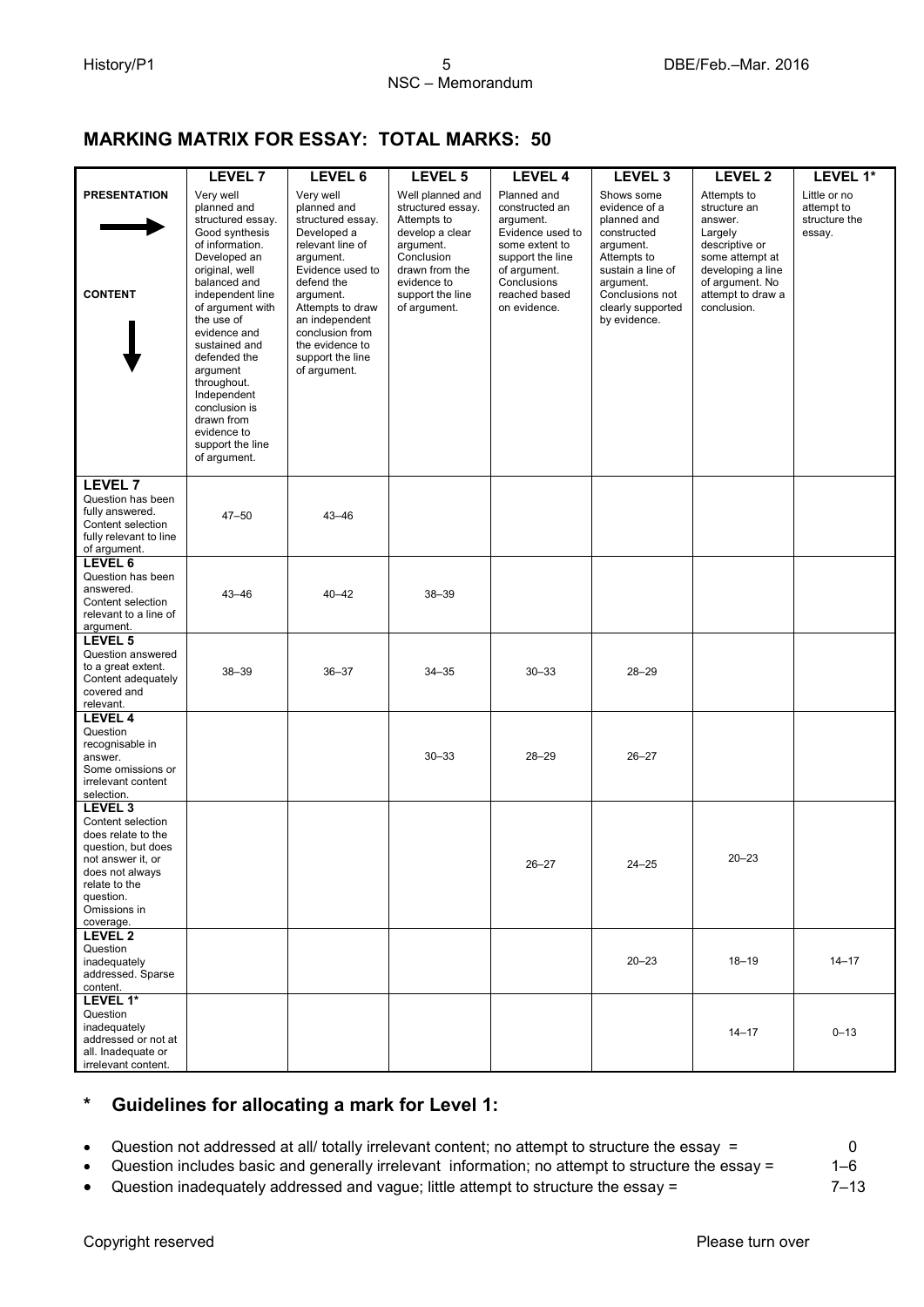### **SECTION A: SOURCE-BASED QUESTIONS**

### **QUESTION 1: WHY DID THE GERMAN DEMOCRATIC REPUBLIC DECIDE TO BUILD THE BERLIN WALL IN 1961?**

1.1

- 1.1.1 *[Extraction of evidence from Source 1A – L1]*
	- In 1948 a separate currency was introduced in West Berlin
	- In 1949 West German state was founded
	- 1954 West Germany joined NATO
	- 1958 West Germany took decision on atomic armament (4 x 1) (4)
- 1.1.2 *[Extraction of evidence from Source 1A – L1]*
	- North Atlantic Treaty Organisation (NATO)
	- Warsaw Pact  $(2 \times 1)$  (2)
- 1.1.3 *[Interpretation of information from Source 1A – L2]*
	- The wall was a peace keeping measure since East Germany saw West Germany as a threat to their security
	- Large numbers of skilled workers were leaving East Germany for West Germany and this meant that West Berlin threatened to cripple east Germany's economy (loss of 3.5 million marks annually)
	- Any other relevant response (2 x 2) (4)
- 1.1.4 *[Evaluate the reliability of Source 1A – L3]* **Candidates must indicate whether the source is RELIABLE or NOT RELIABLE and support their answer with relevant evidence.**

#### **RELIABLE**

- The source was created by the East German government and it outlines their view on the situation in East Germany
- The events referred to in the extract are factually accurate from their viewpoint
- Any other relevant response

### **NOT RELIABLE**

- The source was created specifically to give the East German point of view regarding the Berlin Wall
- The pamphlet was written in English (not German) and was distributed in the United States of America and Britain
- It presents the East Germans reasons for building the wall but does not give any other perspective
- The events referred to in the extract are factually accurate but were interpreted by East Germany as acts of aggression (even if this was not the case)
- Any other relevant response

(any 2 x 2) (4)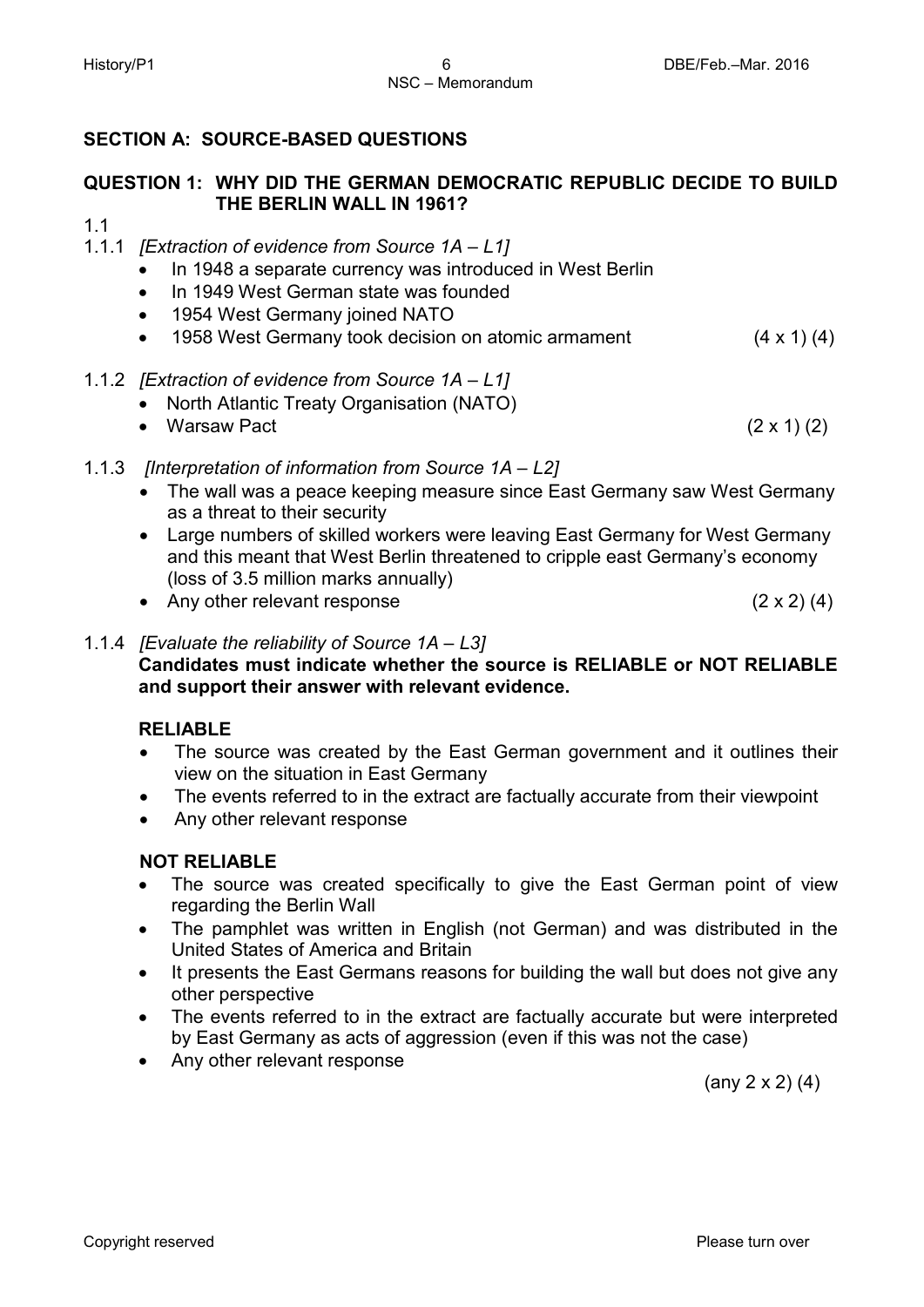#### 1.2

- 1.2.1 *[Extraction of information from Source 1B – L1]*
	- Glittering
	- Capitalist
	- Luxurious (any 2 x 1) (2)
- 1.2.2 *[Explanation of historical concept in Source 1B – L1]*
	- An economic system based on the private ownership of the means of production (land, factories, businesses)
	- An economic system motivated by profit maximisation
	- Any other relevant response (any 1 x 2) (2)
- 1.2.3 *[Interpretation of information in Source 1B – L2]*
	- The USA wanted to ensure that West Berlin was a role model for capitalism in Europe
	- To increase the standard of living in West Berlin
	- To prevent West Berliners from being tempted to move to East Berlin
	- USA had committed itself to support free peoples of the world via the Truman Doctrine and Marshall Plan
	- Any other relevant response (any 2 x 2) (4)

#### 1.2.4 *[Interpretation of information in Source 1B – L2]*

- The quality of life appeared to be better in West Berlin as compared to East Berlin
- East Berlin lacked the same freedoms and liberties which people in West Berlin enjoyed
- Berlin was a free city so most people could move freely between the sectors
- They did not want to live under communist rule
- Any other relevant response (any 2 x 2) (4)

#### 1.2.5 *[Extraction of information from Source 1B – L1]*

- West Berlin had become a major centre for espionage and spying
- West Berlin was situated 'deep within the enemy's territory'
- Any other relevant response (any 2 x 1) (2)

#### 1.3

1.3.1 *[Analysis of information from Source 1C – L2]*

(a)

- It promises a high standard of living and quality of life (honey/ money) but in reality this was not the case
- Any other relevant response  $(1 \times 2)$  (2)

(b)

- Life in East Germany is portrayed as comfortable and has everything a worker requires to survive (drawn as bees living in a rose garden)
- Any other relevant response  $(1 \times 2)$  (2)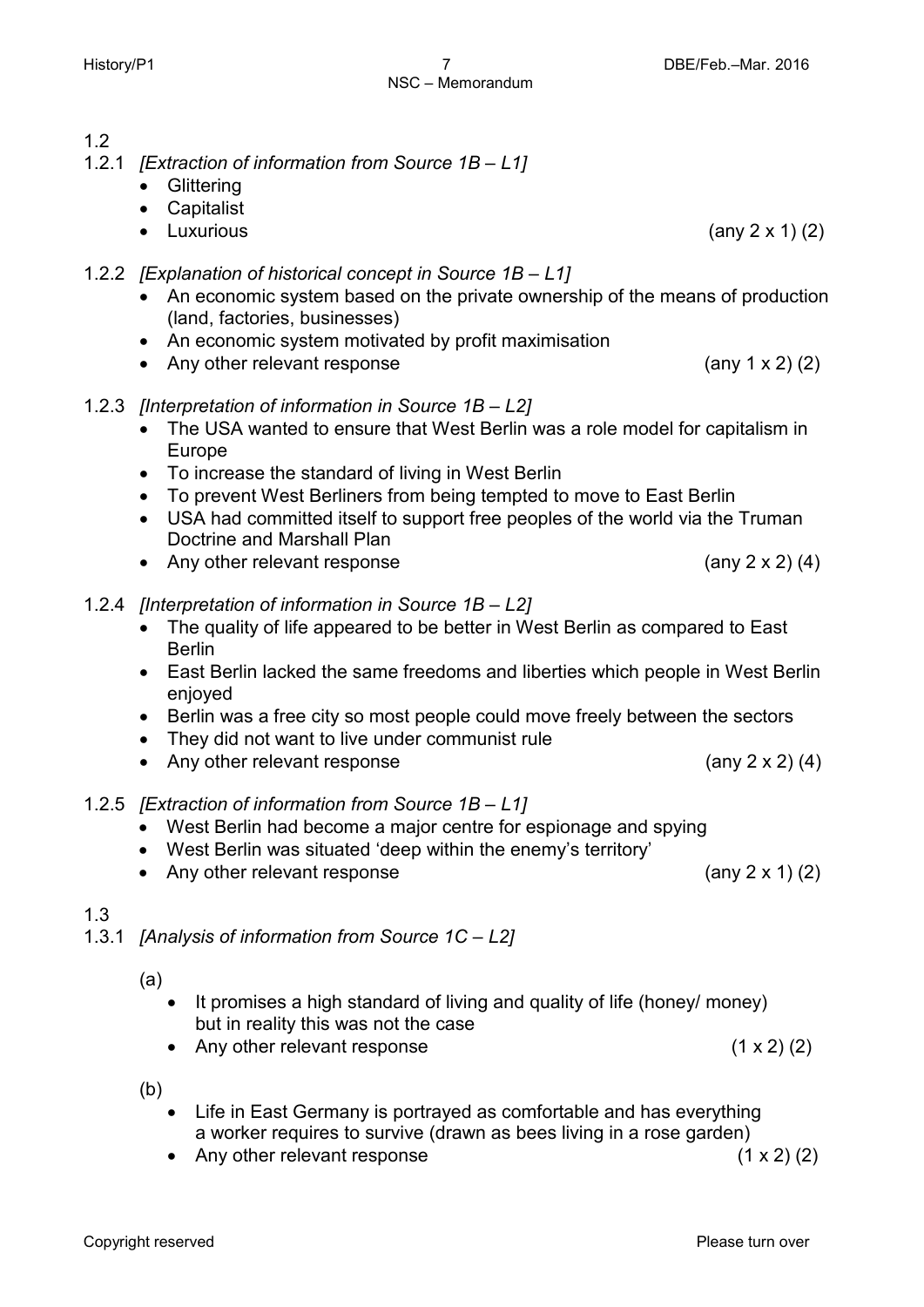- 1.3.2 *[Detecting bias in Source 1C – L3]*
	- The cartoon was produced and published in East Germany where anticommunist opposition was silenced
	- The picture presents life in East Germany in a positive light, this is a contradiction because East Germans fled from East Germany in large numbers
	- Any other relevant response (any 2 x 2) (4)

1.4

- 1.4.1 *[Extraction of information from Source 1D – L1]*
	- Large numbers of people fled East Germany through the open frontier in Berlin
	- There was unrest and discontent in the factories
	- Any other relevant response (any 2 x 1) (2)
- 1.4.2 [*Interpretation of information from Source 1D – L2]*
	- Ulbricht requested permission from the Warsaw Pact states to close the frontier in Berlin, hence freedom of movement would be restricted
	- The Berlin Wall was built on 13 August 1961
	- Any other relevant response  $(any 2 x 2) (4)$
- 1.5 *[Interpretation, evaluation and synthesis of evidence from relevant sources – L3]* Candidates could include the following aspects in their response.
	- The German Democratic Republic built the 'anti-fascist wall' because they believed that the western powers were endangering the peace (Source 1A)
	- The East Germans viewed West Germany as a security threat (Source 1A)
	- The actions taken by the western powers in Berlin and West Germany were viewed as acts of aggression (Source 1A)
	- Large numbers of skilled professionals were leaving East Germany via the free city of Berlin (Source 1A and 1D)
	- In the context of increasing Cold War tensions the building of a wall prevented military conflict between opposing forces (Source 1A)
	- Western powers attempted to encourage East German workers to flee to the West/ lured them with promises of a better quality of life (Source 1C)
	- The west used West Berlin as a centre of espionage to spy on East Germany and to spread anti-communist propaganda (Source 1B)
	- The German Democratic Republic built the Berlin Wall to prevent people leaving East Germany via East Berlin (Source 1B)
	- Communism was seen as a less attractive way of life than capitalism (Source 1B and 1C)
	- East Germans/Berliners were attracted to the better quality of life in capitalist West Berlin (Source 1B and 1D)
	- The East German economy was in danger of collapsing because so many skilled and professional people tried to leave for the west (Sources 1A, 1C and 1D) so a wall was the only way to stop this flow
	- The East Germans were attempting to collectivise the land and prevent private ownership which resulted in people fleeing to the west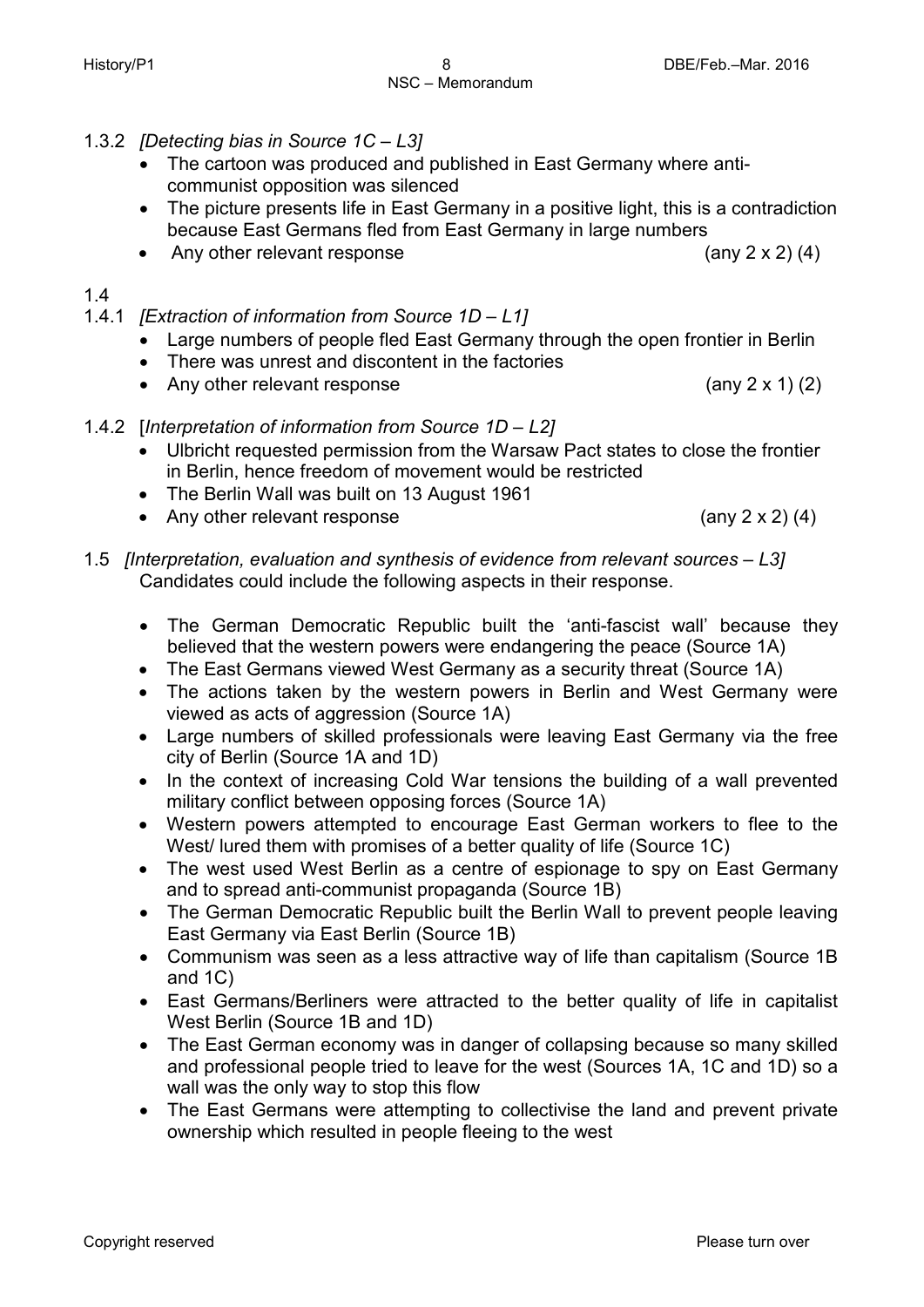- The authoritarian regime and lack of freedom in East Germany caused people to flee to the west, the wall prevented this outflow of people (Source 1B and 1D)
- Any other relevant response

Use the following rubric to allocate a mark:

| LEVEL 1            | Uses evidence in an elementary manner e.g. shows no or<br>little understanding why the German Democratic Republic<br>decided to build the Berlin Wall in 1961.<br>Uses evidence partially or cannot write a paragraph.                                                |                         |
|--------------------|-----------------------------------------------------------------------------------------------------------------------------------------------------------------------------------------------------------------------------------------------------------------------|-------------------------|
| LEVEL <sub>2</sub> | • Evidence is mostly relevant and relates to a great extent to the<br>topic e.g. shows an understanding why the German<br>Democratic Republic decided to build the Berlin Wall in<br>1961.<br>• Uses evidence in a basic manner to write a paragraph.                 | <b>MARKS</b><br>$3 - 5$ |
| LEVEL 3            | Uses relevant evidence<br>e.g. <b>shows a</b><br>thorough<br>understanding why the German Democratic Republic<br>decided to build the Berlin Wall in 1961.<br>• Uses evidence very effectively in an organised paragraph that<br>shows an understanding of the topic. | <b>MARKS</b><br>$6 - 8$ |
|                    |                                                                                                                                                                                                                                                                       | (8)                     |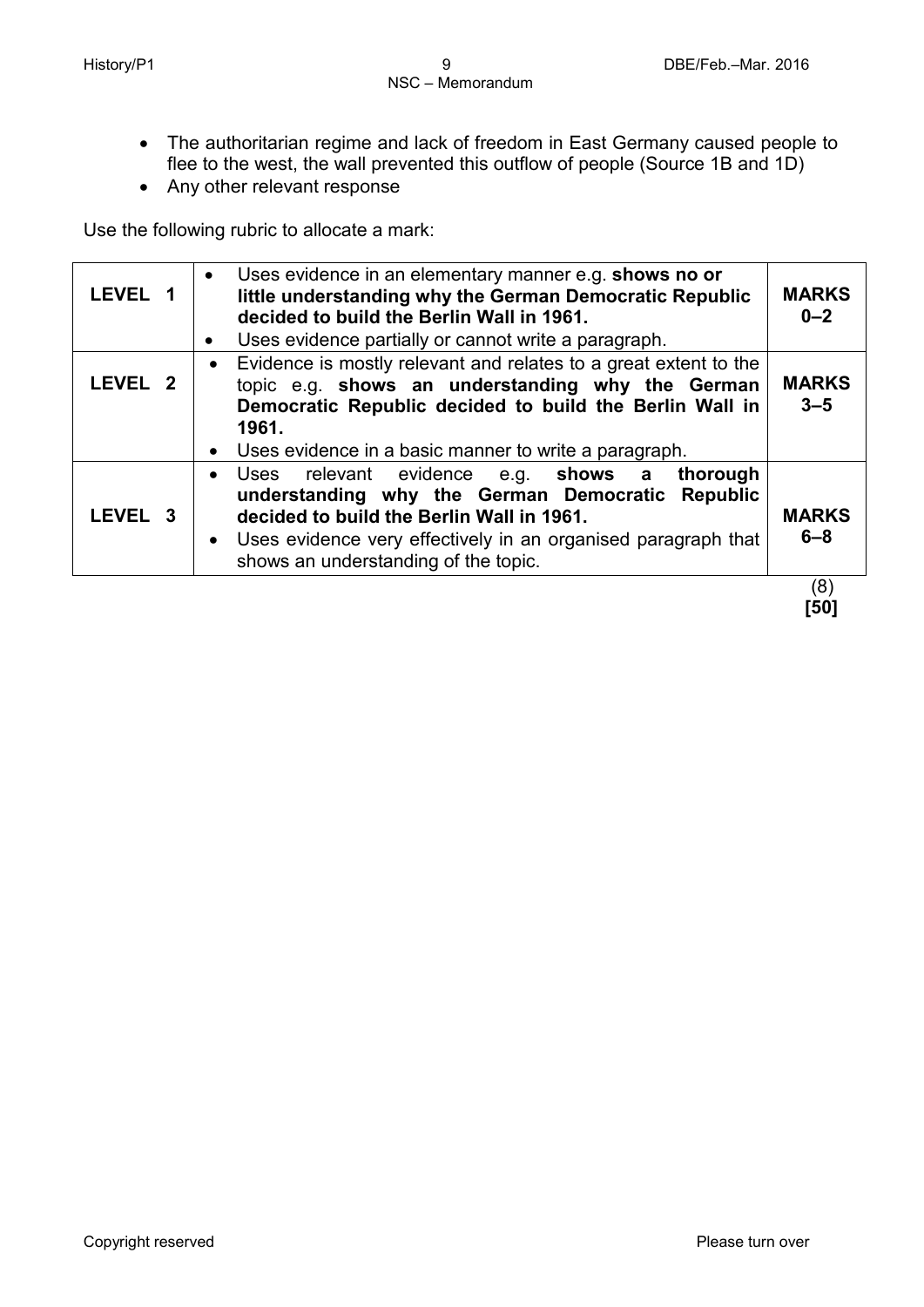## NSC – Memorandum

#### **QUESTION 2: WHY DID SOUTH AFRICA AND CUBA BECOME INVOLVED IN THE COLD WAR IN ANGOLA AFTER 1975?**

- 2.1
- 2.1.1 *[Extraction of evidence from Source 2A – L1]*
	- Russia
	- Cuba  $(2 \times 1) (2)$
- 2.1.2 *[Extraction of evidence from Source 2A – L1]*
	- Russians and Cubans entered Angola
	- Russians and Cubans interfered in the affairs of Angola
	- Russians and Cubans suppressed the people of Angola
	- Vorster wanted to prevent Cuba and the MPLA from taking control of the dams between Ruacana and Caleque  $(3x 1)(3)$
- 2.1.3 *[Comparison of evidence and ascertaining the differences between statements in Sources 2A – L3]*
	- Vorster stated that it was the involvement of Russia and Cuba in Angola which prompted South Africa's intervention in Angola (paragraph 1) while Liebenberg and Spies indicate that it was South Africa's desire to prevent a hostile MPLA government from taking control of Angola (paragraph 2)
	- Vorster indicated that South Africa went in to prevent Cuba and the MPLA from taking control of the dams (paragraph 1) while Liebenberg and Spies indicate that it was not the Russians and Cubans that were interested in the dams but rather SWAPO (paragraph 2)
	- Vorster stated that the Russians and the Cubans were subverting and suppressing the people of Angola (paragraph 1) while Liebenberg and Spies indicate that there were hardly any Russians and only a few Cubans in the country when South Africa invaded Angola (paragraph 2)
	- Any other relevant response  $(\text{any } 2 \times 2)$  (4)
- 2.1.4 *[Extraction of evidence from Source 2A – L1]*
	- President Kaunda
	- President Mobutu (2 x 1) (2)

#### 2.2

- 2.2.1 *[Interpretation of evidence from Source 2B – L2]*
	- Cuban intervention was of a military nature as shown by the gun in Castro's hands and the uniform he wore
	- Russia controlled Cuba and forced them to intervene, as shown by the winding key on Castro's back
	- Any other relevant response  $(\text{any } 2 \times 2)$  (4)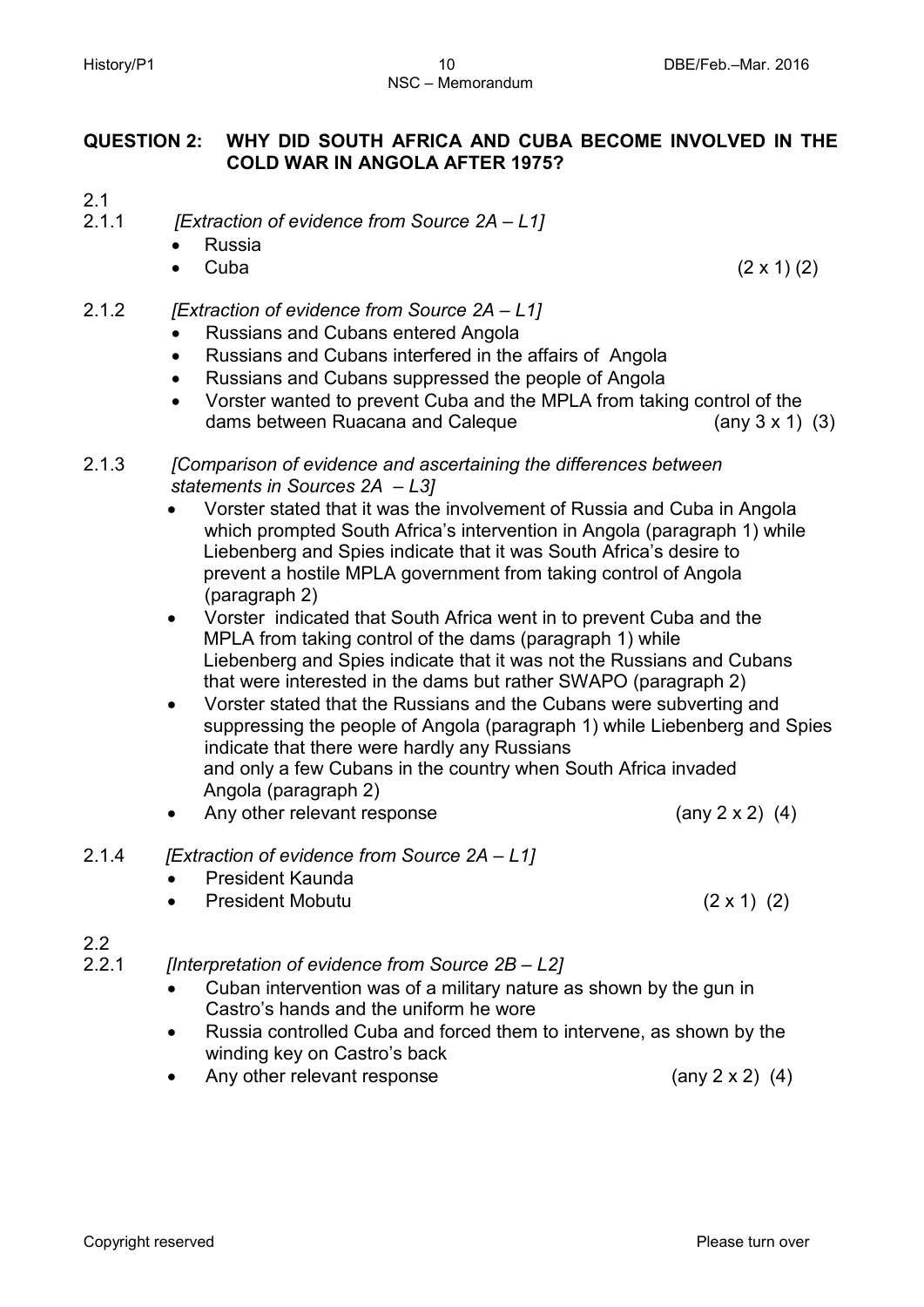- 2.2.2 *[Evaluation of limitations of Source 2B – L3]*
	- The cartoon could be biased because it only gives an American artist's viewpoint
	- The cartoon only shows the Cuban and USSR intervention in Angola, while South Africa and other countries were also involved in the Angolan war but are not depicted
	- The USSR is shown as the driving force behind Cuba, no mention is made of America's role in supporting the South African intervention in Angola
	- Any other relevant response  $(4)$

- $2.3$ <br> $2.3.1$ 2.3.1 *[Extraction of evidence from Source 2C – L1]*
	-
	- Bitter/unhappy (1 x 2) (2)
- 2.3.2 *[Interpretation of evidence from Source 2C - L2]* 
	- The USA played a major part in supplying the SADF with arms and information and if Vorster spoke about the US's assistance then South Africa could lose its backing and support
	- The US government could be criticised on the international stage because of its support of the apartheid regime
	- American citizens had not been informed of the role its government played in the Cold War in Angola
	- The South African government did not want to breach the confidentiality of its communication with the US government
	- Any other relevant response (any 2 x 2) (4)
		-

#### 2.3.3 *[Extraction of evidence from Source 2C – L1]*

- When confronted by the statement that the USA had requested South Africa's help in Angola, Vorster stated that 'if you are making the statement, I won't deny it.'
- When confronted by the accusation that Kissinger gave the go ahead for a South African military operation in Angola, Vorster answered 'If you say it of your own accord, I will not call you a liar.' (2 x 1) (2)

#### 2.3.4 *[Interpretation of evidence Source 2C – L2]*

- Some African presidents did not support the communist ideology
- Some African presidents did not support the MPLA government in Angola
- Some African presidents supported the SADF's intervention to help UNITA and the FNLA only
- Any other relevant response (any 2 x 2) (4)
	-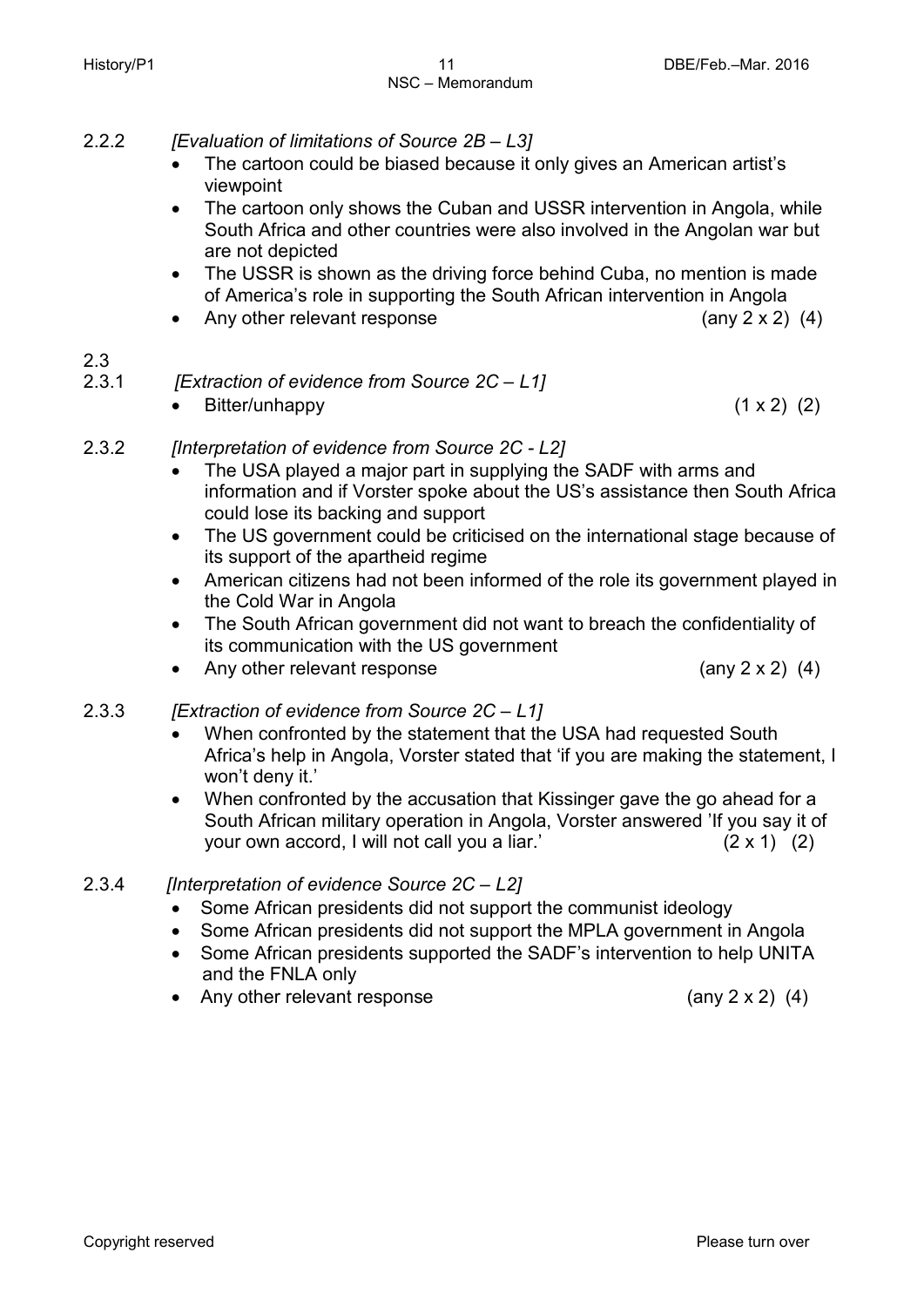| 2.4   |                                                                                                                                                                                                                                                                                |                         |     |
|-------|--------------------------------------------------------------------------------------------------------------------------------------------------------------------------------------------------------------------------------------------------------------------------------|-------------------------|-----|
| 2.4.1 | [Extraction of evidence from Source 2D - L1]                                                                                                                                                                                                                                   |                         |     |
|       | Zaire                                                                                                                                                                                                                                                                          | $(1 \times 1)$ $(1)$    |     |
| 2.4.2 | [Interpretation of evidence from Source 2D - L2]<br>Castro believed that America had directed Zaire to send troops into Angola<br>Castro believed that America had directed South Africa to send<br>troops, tanks and artillery into Angola<br>• Any other relevant response   | $(2 \times 2)$ (4)      |     |
| 2.4.3 | [Interpretation of evidence from Source 2D - L2]<br>MPLA was communist orientated government<br>• To protect Cuban interests in Angola<br>• The Angolan armed forces (FAPLA) were not able to prevent the invasion<br>by South African troops<br>• Any other relevant response | (any $2 \times 2$ ) (4) |     |
| 2.4.4 | [Extraction of evidence from Source 2D - L1]                                                                                                                                                                                                                                   |                         |     |
|       | (a)<br>Angolan 'patriots'                                                                                                                                                                                                                                                      | $(1 \times 1)$ (1)      |     |
|       | (b)<br>South African 'racists'                                                                                                                                                                                                                                                 | $(1 \times 1)$          | (1) |

2.5 *[Interpretation, evaluation and synthesis of evidence from relevant sources – L3]*

Candidates could include the following aspects in their response.

- According to Vorster South Africa participated in the Cold War in Angola because of the USSR's and Cuba's involvement (Source 2A)
- According to Vorster South Africa intervened in the Cold War in Angola because of the threat on the dams between Ruacana and Caleque (Source 2A)
- South Africa got involved because of the threat posed by a hostile MPLA government (Source 2A)
- South Africa intervened in Angola to support the FNLA and UNITA (Source 2A)
- According to Fidel Castro South Africa intervened in Angola in response to a request by the USA (Source 2C)
- South Africa supported other 'moderate African presidents' who were fighting against the MPLA government in Angola (Source 2D)
- According to Vorster Cuba got involved in Angola in order to subvert the country and suppress the people through communism (Source 2A)
- Cuba got involved in order to spread communism in Africa (own knowledge)
- The USSR directed Cuba to participate in the Cold War in Angola (Source 2B)
- According to Castro, Cuba was requested by the MPLA to help resist the South African invasion of Angola (Source 2D)
- Any other relevant response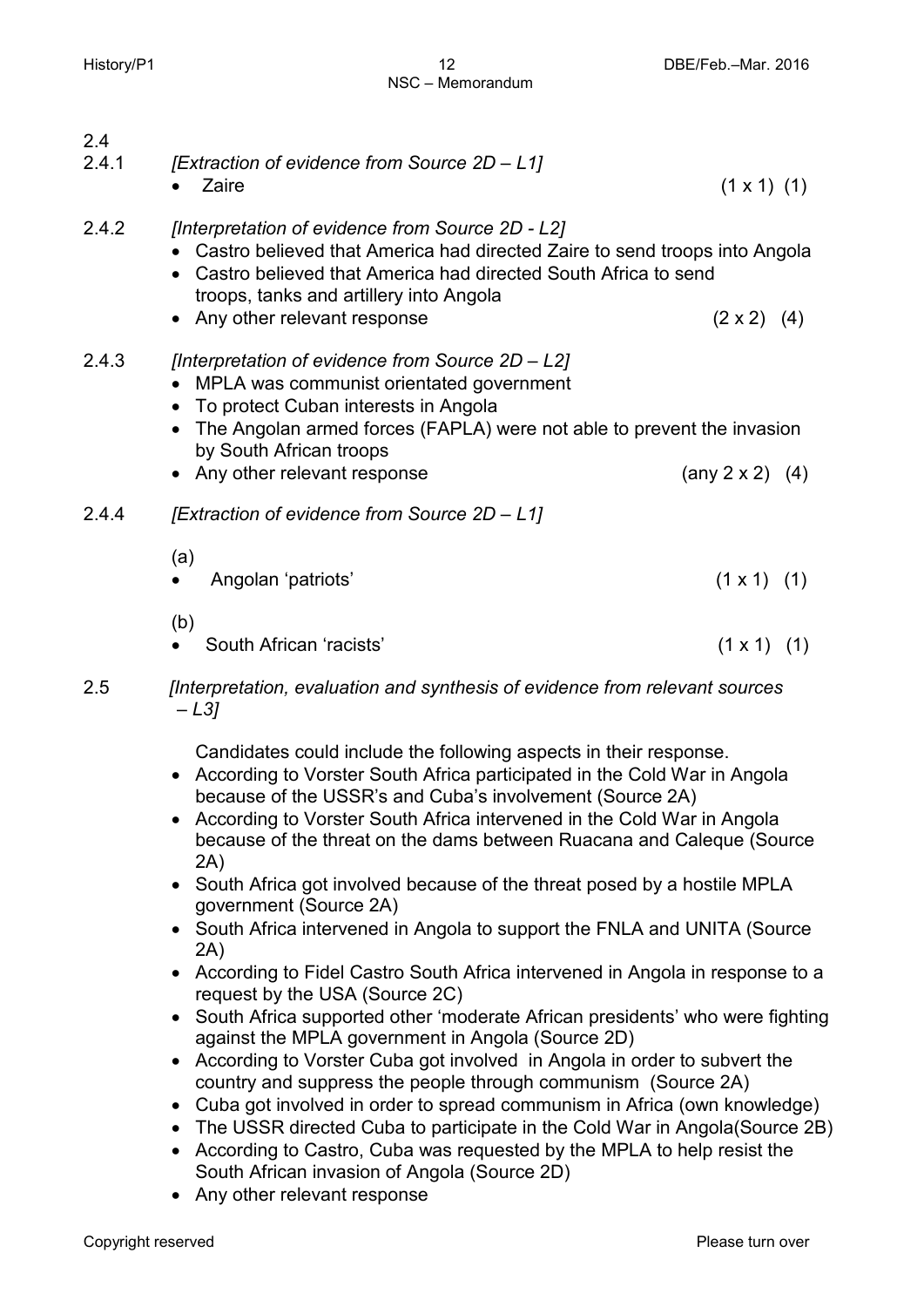Use the following rubric to allocate a mark:

| <b>LEVEL 1</b>     | Uses evidence in an elementary manner e.g. shows no<br>$\bullet$<br>or little understanding of why South Africa and Cuba<br>became involved in the Cold War in Angola after<br>1975.<br>Uses evidence partially or cannot write a paragraph.<br>$\bullet$                         | <b>MARKS</b><br>$0 - 2$ |
|--------------------|-----------------------------------------------------------------------------------------------------------------------------------------------------------------------------------------------------------------------------------------------------------------------------------|-------------------------|
| <b>LEVEL 2</b>     | Evidence is mostly relevant and relates to a great extent<br>$\bullet$<br>to the topic e.g. shows an understanding of why South<br>Africa and Cuba became involved in the Cold War in<br>Angola after 1975.<br>Uses evidence in a basic manner to write a paragraph.<br>$\bullet$ | <b>MARKS</b><br>$3 - 5$ |
| LEVEL <sub>3</sub> | Uses relevant evidence e.g. shows a thorough<br>$\bullet$<br>understanding of why South Africa and Cuba became<br>involved in the Cold War in Angola after 1975.<br>• Uses evidence very effectively in an organised paragraph<br>that shows an understanding of the topic.       | <b>MARKS</b><br>$6 - 8$ |
|                    |                                                                                                                                                                                                                                                                                   | (8)                     |

**[50]**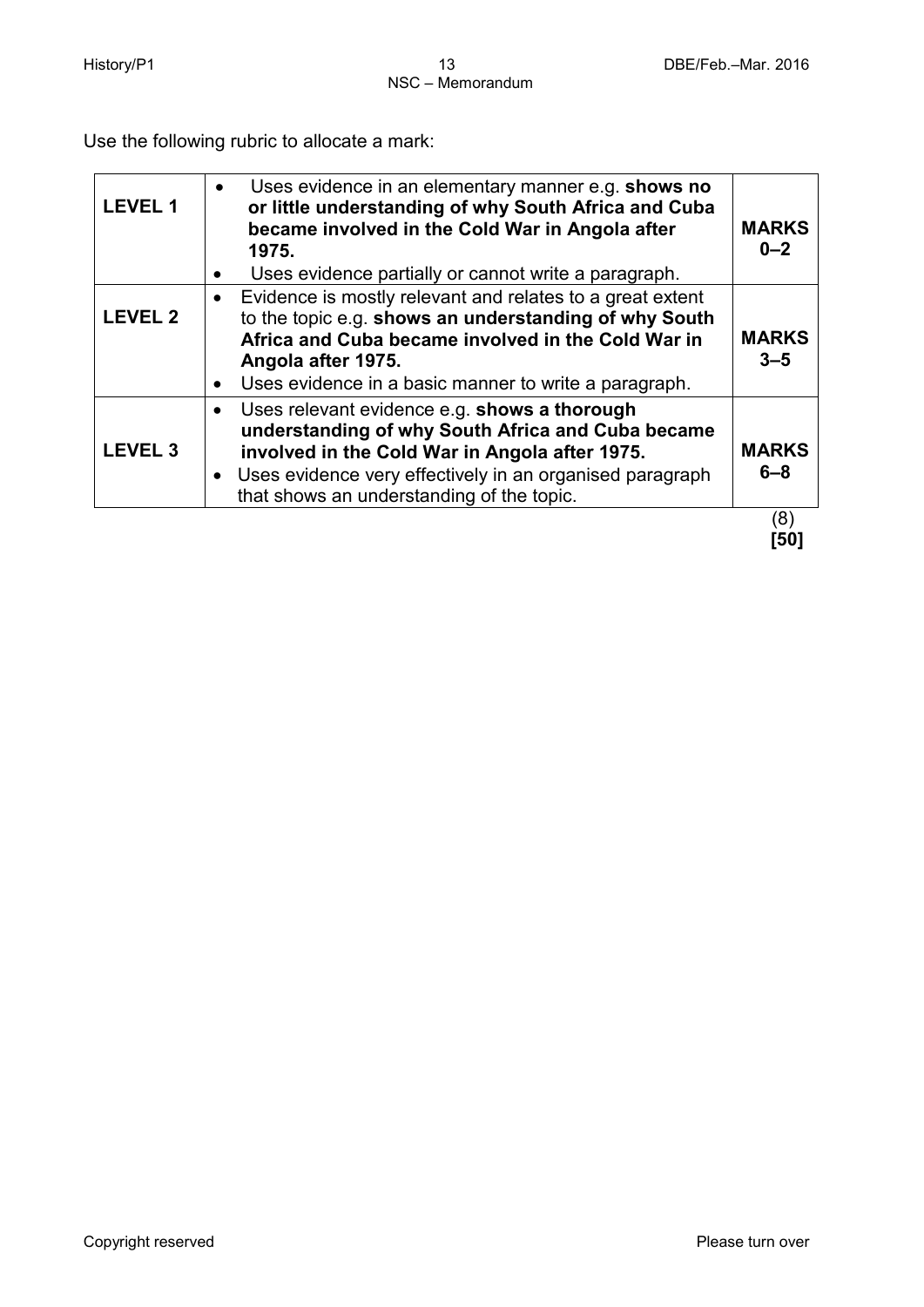#### **QUESTION 3: HOW DID AMERICANS REACT TO THE INTEGRATION OF CENTRAL HIGH SCHOOL IN LITTLE ROCK, ARKANSAS, IN 1957?**

- 3.1
- 3.1.1 *[Explanation of a historical concept from Source 3A – L1]*
	- A process of allowing African American students to attend Central High School with white American students
	- A process of desegregating Central High School so that African American students can attend
	- A process of ending the segregation of Central High School, as a former exclusively whites only school, by allowing the inclusion of African American students
	- Any other relevant response (any 1 x 2) (2)
		-

- 3.1.2 *[Extraction of evidence from Source 3A – L1]*
	- It enrolled a group of qualified and pre-selected African American students at Central High School
	- It decided to integrate Central High School from 1957 as directed by the Supreme Court ruling (1 x 2) (2)
- 3.1.3 *[Interpretation of evidence from Source 3A – L2]*
	- To accept African American students as fellow students
	- To refrain from causing quarrels or disrupting the school
	- To refrain from putting themselves at risk of being arrested for disorderly behavior
	- To concentrate on their studies and not to get involved in disruptive incidents at school
	- Any other relevant response (2 x 2) (4)
- 3.1.4 *[Extraction of evidence from Source 3A– L2]*
	- 'We can do that if each pupil and teacher will go quietly about our business here at school – learning and teaching'  $(1 \times 2)$  (2)

#### 3.2

- 3.2.1 *[Interpretation of evidence from Source 3B – L2]*
	- To show that white American students were against the integration of Central High School
	- To show that white Americans disapproved of the integration of Central High School and were not prepared to share their educational resources
	- Any other relevant response (any 2 x 2) (4)
- 3.2.2 *[Interpretation of evidence from Source 3B – L2]*
	- To defy the decision taken by the school board to de-segregate the school
	- To protest the de-segregation of Central High School
	- In protest against the presence of African American students at Central High School
	- Any other relevant response (any 1 x 2) (2)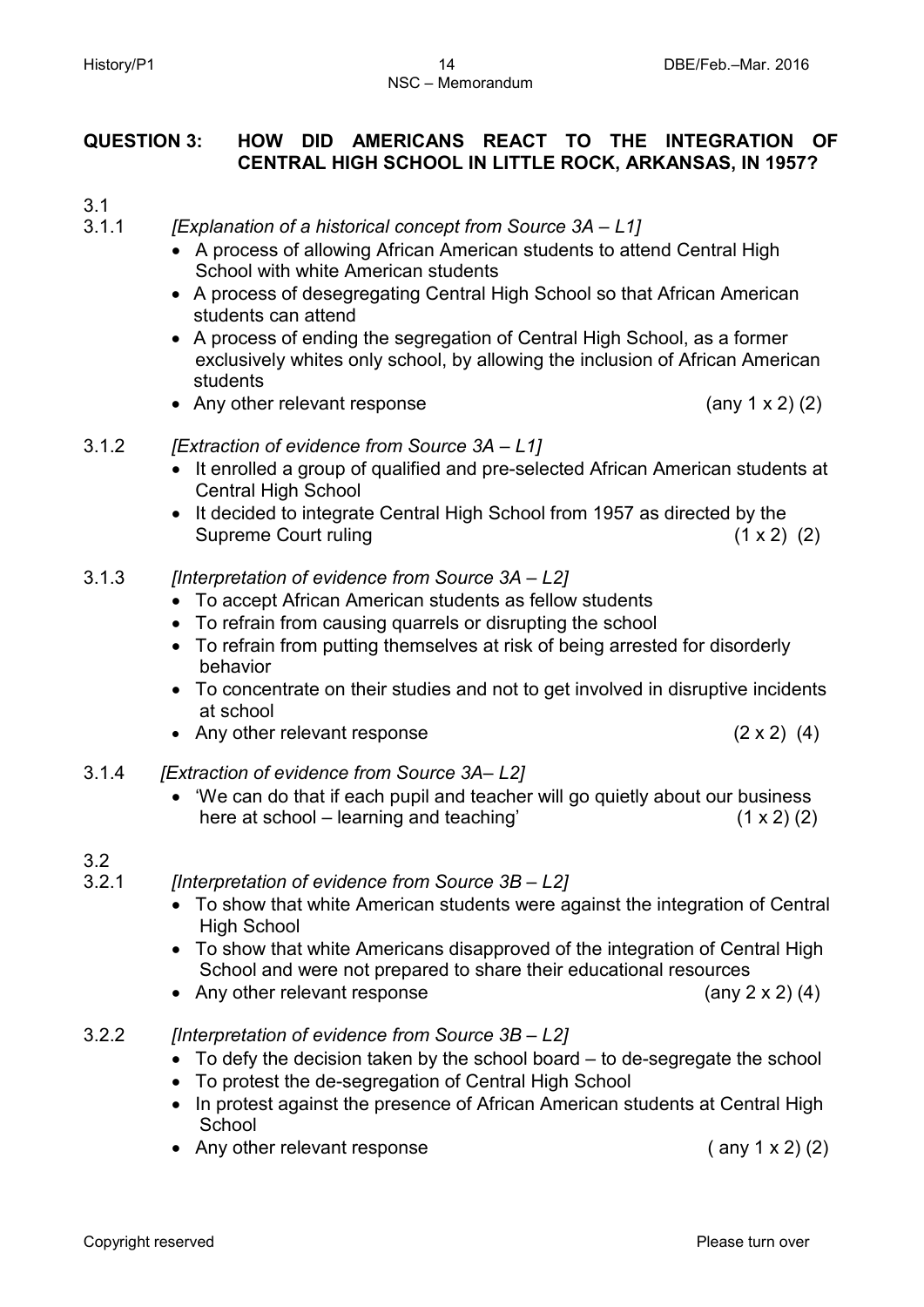- 3.3 *[Evaluate the differences between Sources 3A and 3B – L3]*
	- Source 3A states that students were warned not to cause any disorder or confusion at the school but in Source 3B conservative American white students were seen causing chaos at school by marching out in protest against the integration of Central High School
	- Source 3A indicates that demonstrations would be regarded as contempt of the court order but Source 3B depicts conservative white American students at Central High School undertaking demonstrations against the integration at the Central High School
	- Source 3A requests that students maintain the reputation of Central High School as a leading public school but the 'incident' in Source 3B damaged the reputation of the school
	- Any other relevant response (any 2 x 2) (4)

- $\frac{3.4}{3.4.1}$ 3.4.1 *[Extraction of evidence from Source 3C – L1]*
	- She made it known in the Algebra class from the first day that she would not tolerate any objection to integration  $(1 \times 1)$  (1)
- 3.4.2 *[Extraction of evidence from Source 3C – L1]*
	- She shared her textbooks with Roberts
	- She 'pulled her desk next to mine to share books'
	- She was kind to the African American students  $(3 \times 1)$  (3)
- 3.4.3 *[Interpretation of evidence from Source 3C – L2]*
	- Central High School was reserved for white American students and by allowing African-American students admission to Central High School was a violation of the social code.
	- Any other relevant response (any 1 x 2) (2)
- 3.4.4 *[Evaluation of the usefulness of Source 3C – L3]* **The source is useful because**:
	- It is an extract that contains the actual words of Terrence J Roberts
	- It is an account of what happened in one of Roberts' classes and gives new insights on the events that occurred at Central High School
	- It offers insights into the daily experiences of the Little Rock Nine at Central High School
	- It indicates the effects that racial discrimination had on African American students
	- The information can be corroborated by other sources on the same topic
	- Any other relevant response (any 2 x 2) (4)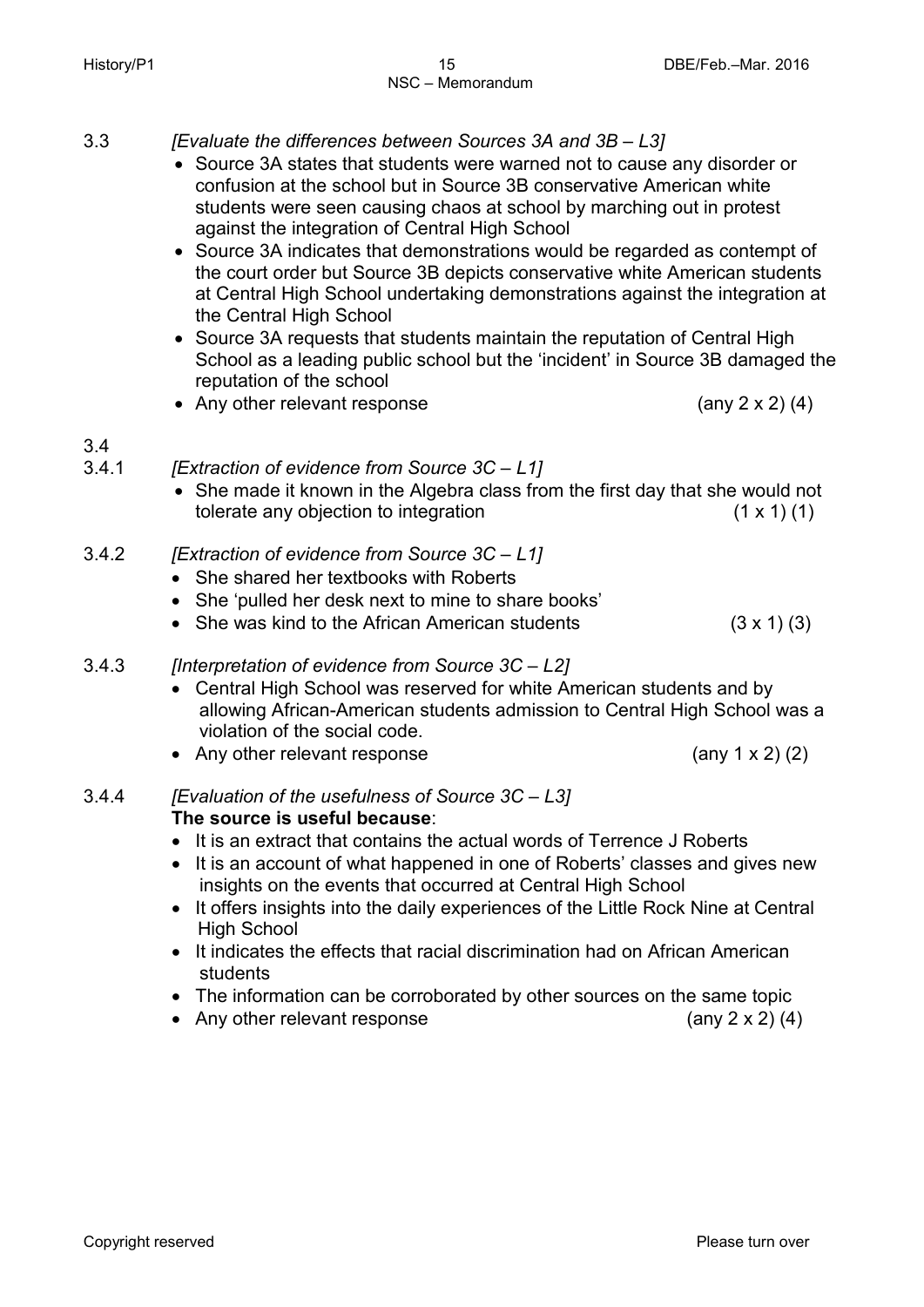$3.5$ <br> $3.5.1$ 3.5.1 *[Extraction of evidence from Source 3D – L1]*

- It would now be impossible for white Americans to say that African Americans had never graduated from the Central High School
- He was the first African American ever to graduate from Central High School (any 2 x 1) (2)

#### 3.5.2 *[Analysis of evidence from Source 3D – L2]*

- He was the first African American student to graduate at Central High School after integration
- His graduation implied that desegregation of Central High School was a success story
- Any other relevant response (any 2 x 2) (4)
- 3.5.3 *[Extraction of evidence from Source 3D – L1]*
	- There was an eerie silence
	- Nobody clapped  $(2 \times 1)$   $(2)$

#### 3.5.4 *[Analysis of evidence from Source 3D – L2]*

- He felt he had achieved his goal
- He did not bother whether the white American audience did not applaud his succeess
- He didn't care if his achievements were not recognised
- He wanted to leave the school as quickly as possible because he had accomplished his goal
- Any other relevant response (2 x 2) (4)

3.6 [*Interpretation, evaluation and synthesis of evidence from relevant sources* – L3] Candidates could include the following points in their response:

- White American students were warned not to cause any disorder or demonstration at Central High School (Source 3A)
- They undermined the school bulletin that served as a guide on how students should handle themselves (own knowledge)
- About 60-75 conservative white American students marched out of the School in protest against the integration of Central High School on 3 October 1957 (Source 3B)
- White American students in an Algebra class accepted the presence of an African American student, Terrence Roberts (Source 3C)
- A white American student, Robin Woods shared her textbooks with an African American student (Source 3C)
- White American parents did not congratulate Ernest Green when he graduated and received his diploma in May 1958 (Source 3D)
- African Americans viewed the integration of Central High School as a victory for the Civil Rights Movement (own knowledge)
- Any other relevant response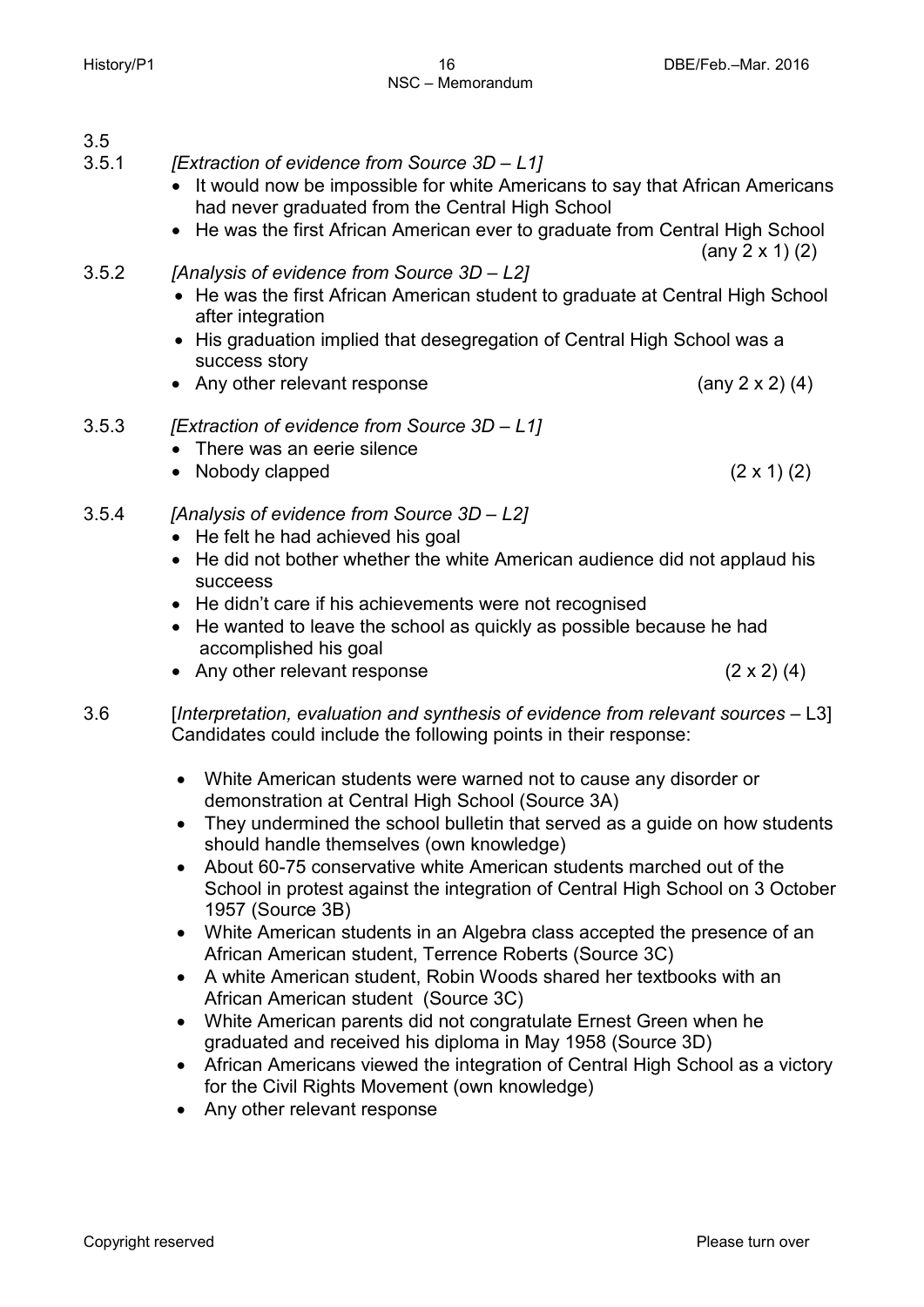Use the following rubric to allocate a mark:

| <b>LEVEL1</b>  | Uses evidence in an elementary manner e.g. shows no or little<br>$\bullet$<br>understanding of how Americans reacted to the integration<br>of Central High School in Little Rock Arkansas in 1957.<br>Uses evidence partially or cannot write a paragraph.                              | <b>MARKS</b><br>$0 - 2$ |
|----------------|-----------------------------------------------------------------------------------------------------------------------------------------------------------------------------------------------------------------------------------------------------------------------------------------|-------------------------|
| <b>LEVEL 2</b> | Evidence is mostly relevant and relates to a great extent to the<br>topic e.g. shows an understanding of how Americans<br>reacted to the integration of Central High School in<br>Little Rock Arkansas in 1957.<br>Uses evidence in a basic manner to write a paragraph.                | <b>MARKS</b><br>$3 - 5$ |
| <b>LEVEL 3</b> | Uses relevant evidence e.g. shows a thorough understanding<br>$\bullet$<br>of how Americans reacted to the integration of Central High<br>School in Little Rock Arkansas in 1957.<br>Uses evidence very effectively in an organised paragraph that<br>shows understanding of the topic. | <b>MARKS</b><br>$6 - 8$ |
|                |                                                                                                                                                                                                                                                                                         | (8)                     |

 **[50]**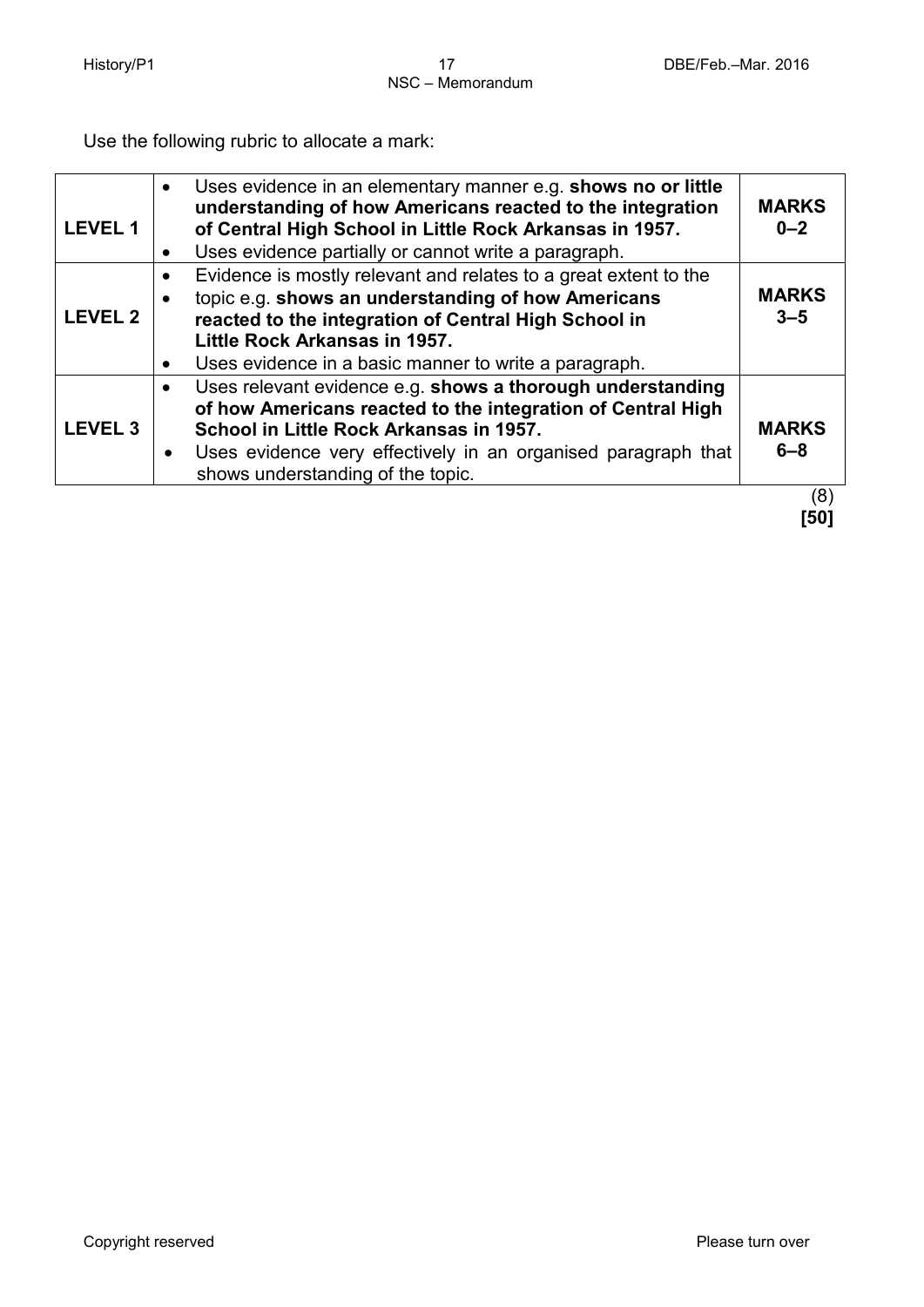#### **SECTION B: ESSAY QUESTIONS**

#### **QUESTION 4**

*[Plan and construct an original argument based on relevant evidence using analytical and interpretative skills]*

#### **SYNOPSIS**

Candidates should indicate how the North Vietnamese (Vietminh) supported the National Liberation Front (Vietcong) to liberate their country from American interference. An analysis of how the Vietcong were able to defeat the US army should be elaborated upon. An outline of the tactics and strategies employed by the USA's army and the Vietminh together with the Vietcong (National Liberation Front) during the war, should also be highlighted.

#### MAIN ASPECTS

Candidates should include the following aspects in their response:

• Introduction: Candidates should critically discuss the statement and take an appropriate line of argument.

#### ELABORATION

#### **Purpose of the Vietminh and the Viet Cong in defending Vietnam**

- Vietnamese were united/patriotic/nationalists in the defence of their country against the US
- North Vietnam received military support from USSR and China therefore the Vietminh and the Viet Cong had access to some modern weapons
- Guerrilla warfare was effectively used by the Vietcong, supported by Vietminh from the north and used tactics such as booby traps, underground tunnels, hit and run and sabotage
- Strong leadership in Vietcong under Giap, led to defensive attacks on the US army
- Tet offensive (1968) was launched by Vietminh and Viet Cong against urban centres and USA bases throughout Vietnam
- The local Vietnamese population supported the Vietcong to liberate their country
- Ho Chi Minh Trail was used by Vietminh (north) to support the Viet Cong in the south
- The Viet Cong increased its support base because of the tactics used against US soldiers
- Any other relevant response

#### **Purpose of the USA in Vietnam**

- Intervened in Vietnam to stop the spread of communism to Asia/ war against the domino effect
- Villagisation (1963) (USA and South Vietnam government created new villages and attempted to separate villagers [farmers] from guerrillas) which was a failure
- Gulf of Tonkin Resolution (1964) gave President Johnson wide military powers resulting in the escalation of warfare in Vietnam
- The USA embarked on mass aerial bombing 'Operation Rolling Thunder' (conventional warfare)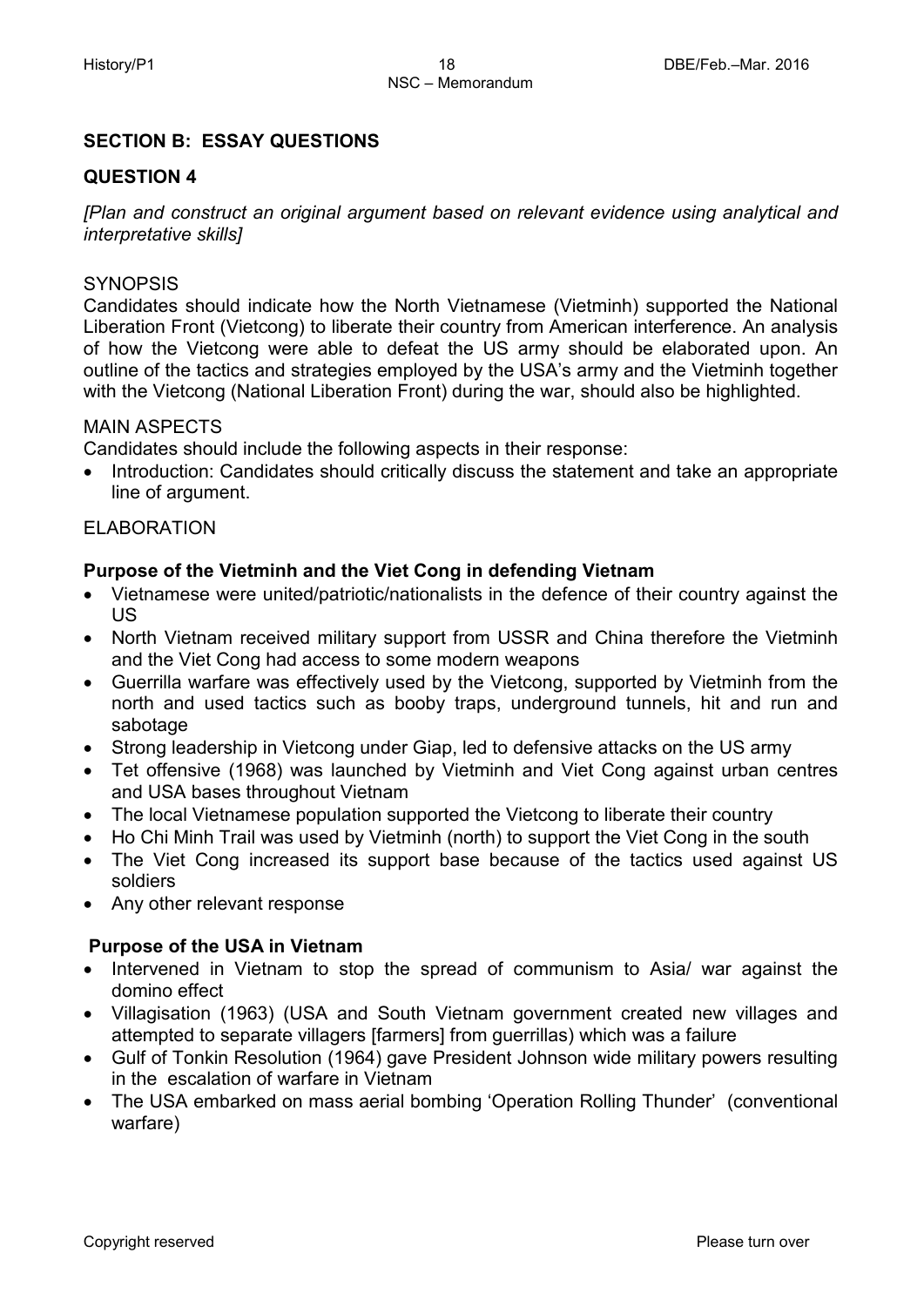- 'Operation Ranch Hand' (used chemicals to destroy forests (Agent Orange) and crops (Agent Blue)
- The USA sent young and inexperienced soldiers to Vietnam
- The US used search and destroy missions (My Lai massacre) to decimate villages supported by Vietcong resulting in large numbers of civilian deaths
- The role of media, students and disarmament movements in bringing pressure on the US government to withdraw from Vietnam
- President Nixon's Vietnamisation policy / including WHAM (Winning the hearts and minds of the Vietnamese) was an attempt by the USA to withdraw from war and 'save face'
- The USA withdrew all troops from Vietnam by 1973 and North Vietnam took control of Saigon in 1975 resulting in Vietnam that was united under a communist rule
- Any other relevant response
- Conclusion: Candidates should tie up their argument with a relevant conclusion

**[50]**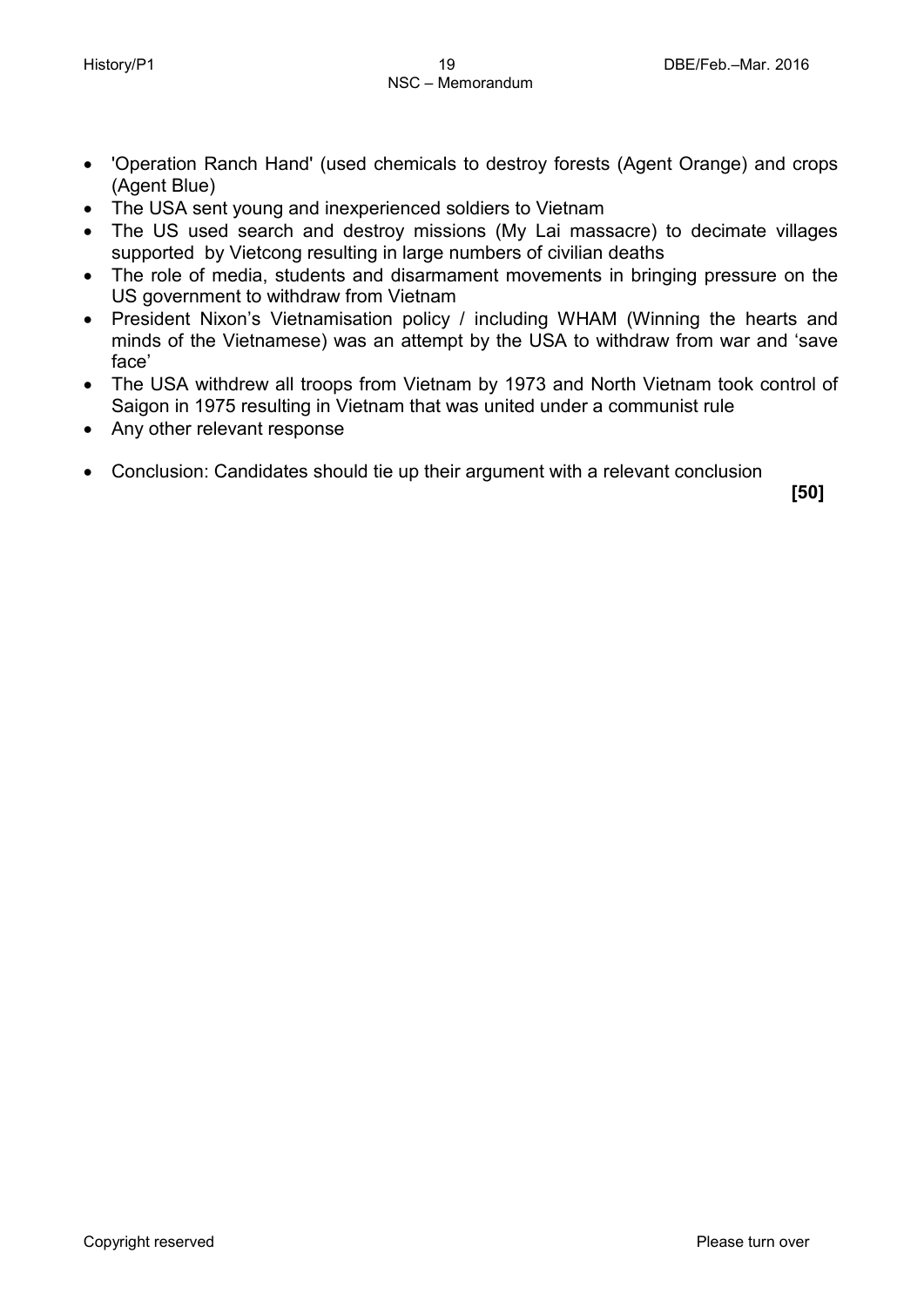#### **QUESTION 5**

*[Plan and construct an original argument based on relevant evidence using analytical and interpretative skills]*

#### **SYNOPSIS**

In writing this essay, candidates must explain how the leadership of Mobutu Sese Seko and Julius Nyerere had an impact on political and economic development in the Congo and Tanzania respectively in the 1960s. They need to provide relevant economic and political examples to support their line of argument.

#### MAIN ASPECTS

Candidates should include the following aspects in their response:

• Introduction: Candidates should establish their line of argument by explaining to what extent the leadership qualities of Mobutu Sese Seko and Julius Nyerere impacted on the political and economic development in the Congo and Tanzania respectively.

#### ELABORATION

#### **Political stability**

Similar leadership qualities

- Both the Congo and Tanzania were under European colonial rule until the early 1960s
- After holding multi-party elections at independence both countries became one-partystates within the first five years of independence
- Both countries continued to hold elections
- Both leaders emphasised the importance of Africanisation of their political systems (they regarded democracy as 'un-African' and a western imposition)
- Both Sese Seko and Nyerere took pride in building their nations and vigorously promoted the pride of being Zairian or Tanzanian
- The leaders of both countries remained as 'presidents for life' between the 1960s and 1970s
- In both countries opposition leaders were silenced, imprisoned and in some cases killed to maintain 'stability'
- Any other relevant response

Different leadership qualities

- Mobutu Sese Seko created a kleptocracy were a group of appointed public officials abused their position for financial gain whereas Nyerere introduced the 'Leadership Code' in the Arusha Declaration which demanded high levels of integrity from public officials
- Mobutu Seso Seko was extravagant and enjoyed expensive clothes and built himself palaces while Nyerere's leadership style was one of personal integrity and humbleness
- Mobutu Sese Seko aligned himself with the West while Nyerere adopted a policy of non-alignment with either capitalist or communist countries
- Any other relevant response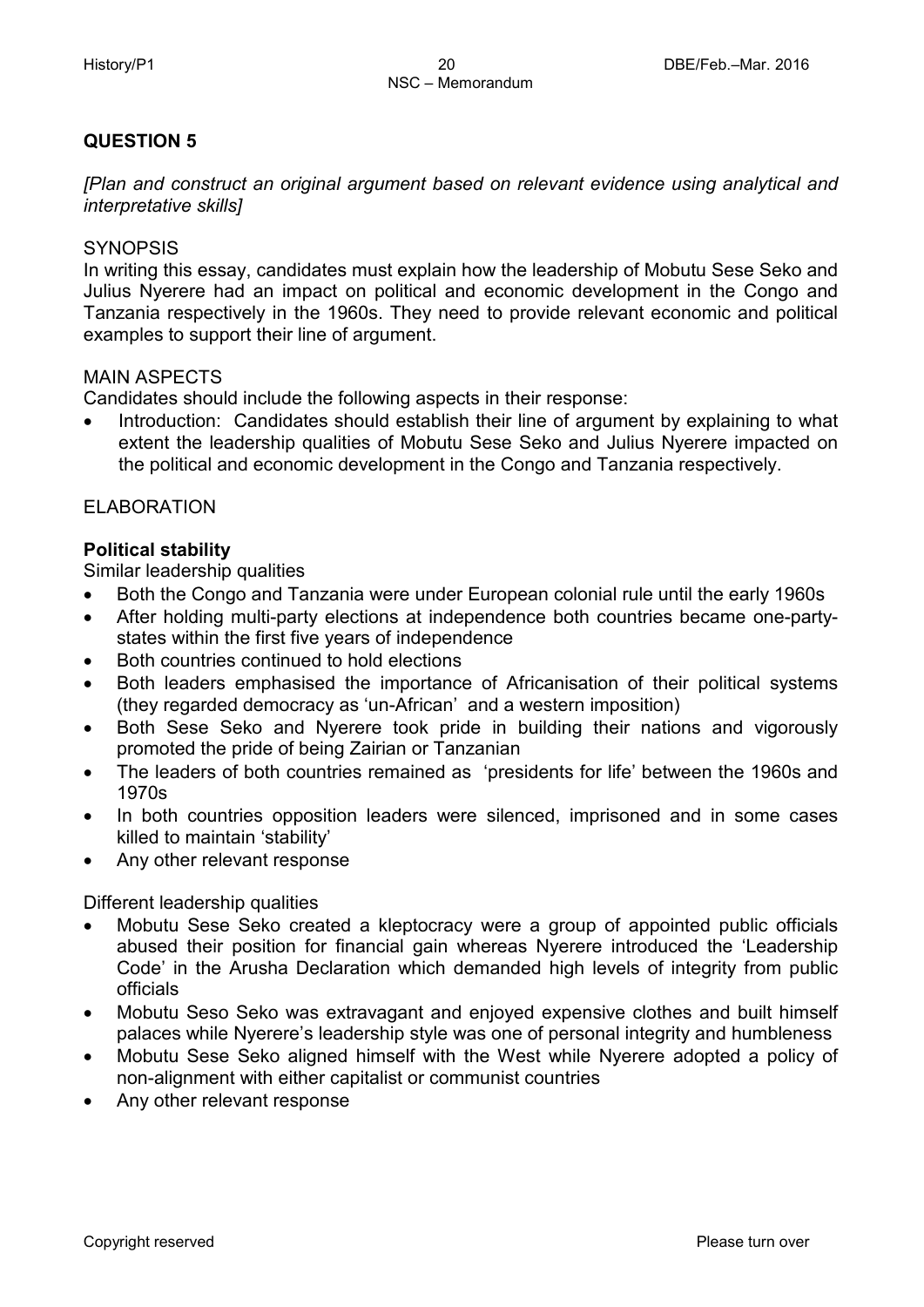#### **Economic development**

Similar leadership qualities

- Both countries relied heavily on agriculture and mineral extraction and neither countries were able to develop a credible manufacturing sector
- Neither country saw significant increases in the standard of living for the majority of its people
- Both countries experienced an economic crisis and therefore, relied on foreign aid/ assistance
- Any other relevant answer

Different leadership qualities

- Mobutu Sese Seko initially nationalised industry with his policy of Zairianisation but when this failed he adopted a capitalist model while Nyerere adopted an African socialist model (as outlined in the Arusha Declaration) which led to the nationalisation of businesses and land
- Mobutu Sese Seko accepted aid, investment and financial support from the West (e.g. USA and France) while Nyerere was initially opposed to foreign aid and viewed it as neo-colonialism
- Mobutu created a new class of elite supporters while Nyerere attempted to rid Tanzania of class divisions
- Any other relevant answer
- Conclusion: Candidates should tie up their argument with a relevant conclusion

 **[50]**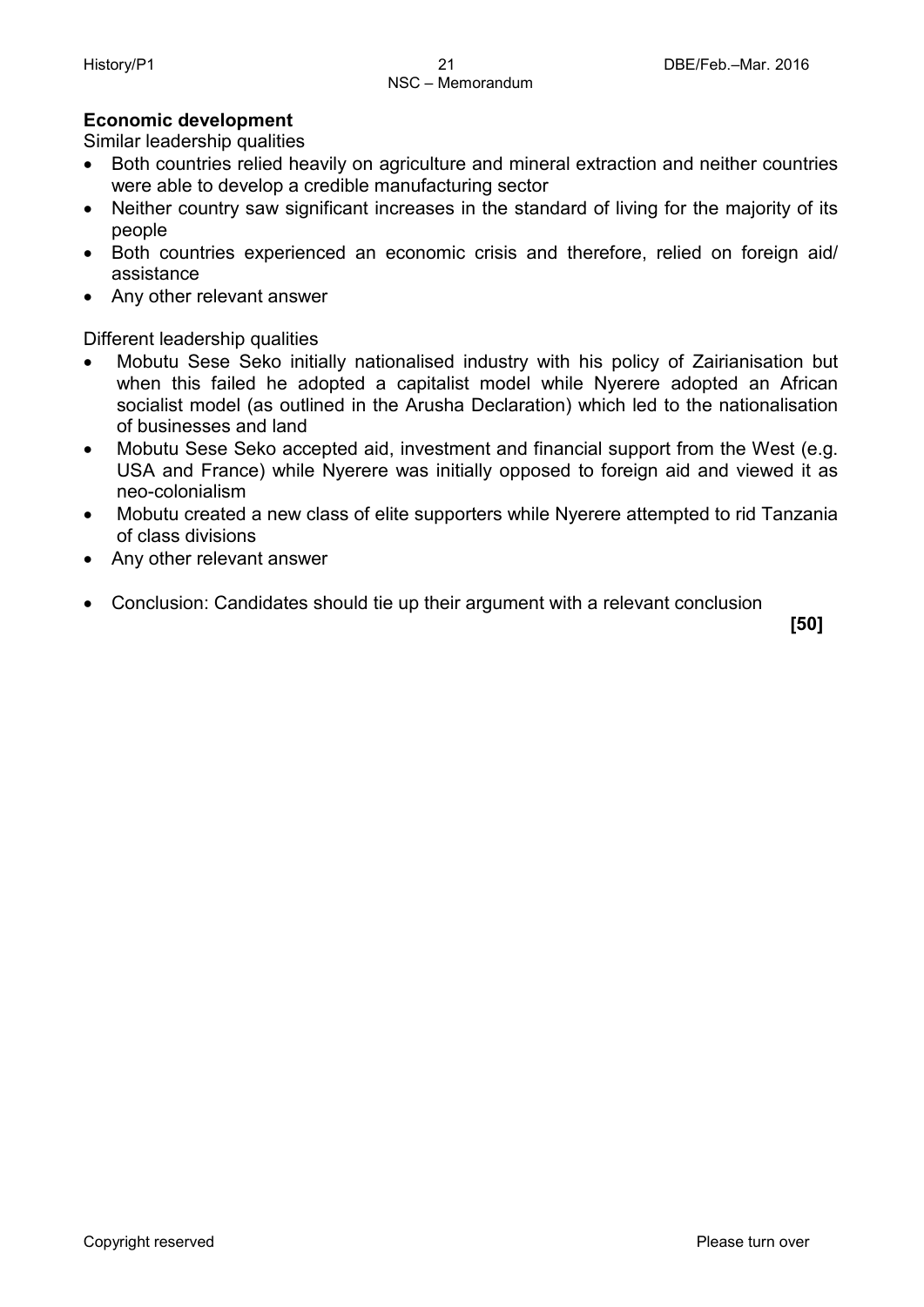#### **QUESTION 6**

*[Plan and construct an original argument based on relevant evidence using analytical and interpretative skills]*

#### **SYNOPSIS**

Candidates should explain the role that the Black Panther Party (amongst others) played in the emergence of 'Black Power' in the USA in the 1960s. Candidates should indicate that the Black Panther Party was not solely responsible for the emergence of 'Black Power' in the USA in the 1960s.

#### MAIN ASPECTS

Candidates should include the following aspects in their response:

• Introduction: Candidates should indicate that the Black Panther Party was not solely responsible for the emergence of 'Black Power' in the USA in the 1960s.

#### ELABORATION

#### **The philosophy of the Black Power Movement**

- Believed in the concepts of self-pride and self-esteem/ self-respect/ self help, that should be inculcated among African Americans
- Principles of Black Power (do things for yourself; control politics in their communities; take pride in their own culture and defend themselves) against racial oppression and manipulation
- Promotion of black interests and concerns
- The philosophy of Black Power emerged as an attempt to address the poor living conditions of African Americans
- Any other relevant response

#### **The role of the Black Panther Party**

- The Black Panther Party (BPP) was founded by Bobby Searle and Huey Newton, in 1966
- BPP were involved in the initiation and support of Black Power programmes, i.e. community based programmes and feeding schemes (anti-poverty centres); embarked on programmes that were responsible for the defence of African Americans against police brutality; focussed on socio-economic conditions of African Americans and also operated several community survival programmes
- The Ten Point Plan served as the Black Panther's manifesto that covered its social, political and economic goals and objectives
- The Ten Point Plan aimed to ensure that African Americans attained equality in education, housing, employment and civil rights through demand of freedom, full employment, decent housing, need to learn the true history of African Americans, end police brutality, end the murder of African Americans and free health care
- The Black Panther Party got involved in street patrols; monitored police activities and defended themselves by carrying guns (militant approach) to stop the on-going police brutality and harassment of young urban African American men
- Any other relevant response